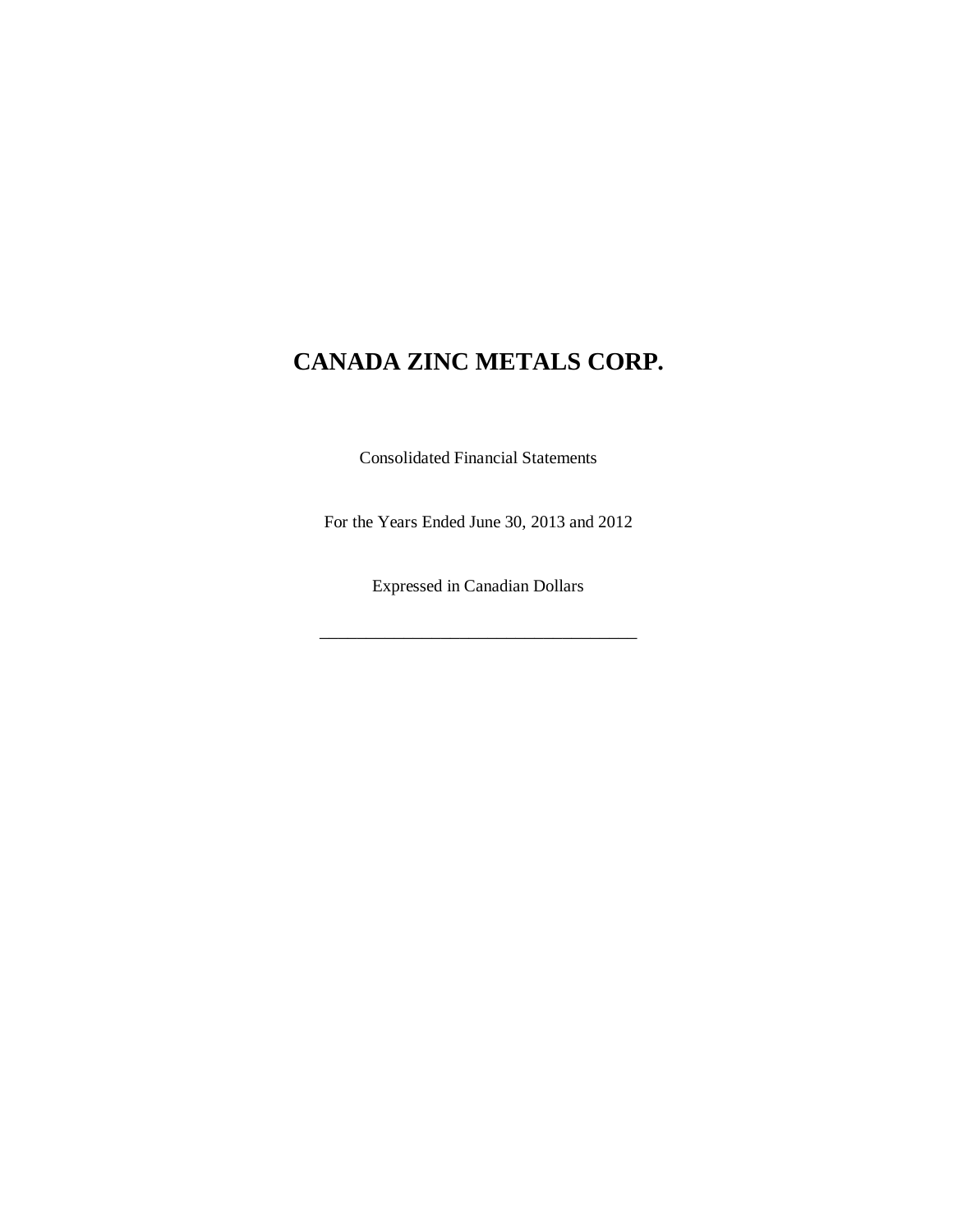| <b>Index</b>                                                 | Page     |
|--------------------------------------------------------------|----------|
|                                                              |          |
|                                                              |          |
|                                                              |          |
|                                                              |          |
|                                                              |          |
|                                                              |          |
| Auditors' Report                                             | $3-4$    |
|                                                              |          |
| <b>Consolidated Financial Statements</b>                     |          |
| <b>Consolidated Statements of Financial Position</b>         |          |
|                                                              | 5        |
| Consolidated Statement of Changes in Equity                  | 6        |
| Consolidated Statements of Operations and Comprehensive Loss | 7        |
| <b>Consolidated Statements of Cash Flows</b>                 | 8        |
| Notes to Consolidated Financial Statements                   | $9 - 33$ |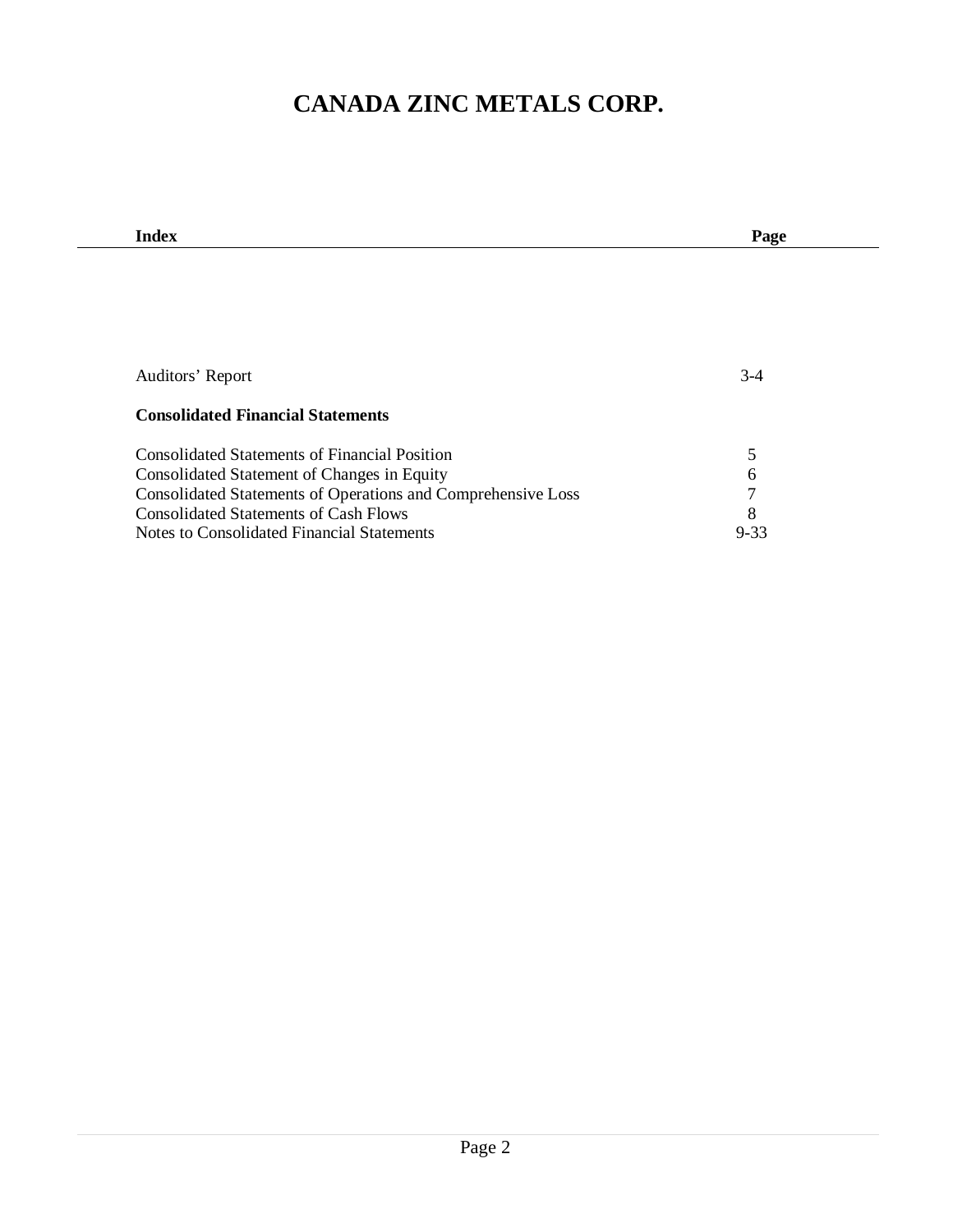# ${\cal O}$ AVIDSON  $\&$  COMPANY LLP  $\_\_$  cleartered Accountants =

# **INDEPENDENT AUDITORS' REPORT**

To the Shareholders of Canada Zinc Metals Corp.

We have audited the accompanying consolidated financial statements of Canada Zinc Metals Corp., which comprise the consolidated statements of financial position as at June 30, 2013 and 2012 and the consolidated statements of operations and comprehensive loss, changes in equity and cash flows for the years then ended, and a summary of significant accounting policies and other explanatory information.

#### *Management's Responsibility for the Consolidated Financial Statements*

Management is responsible for the preparation and fair presentation of these consolidated financial statements in accordance with International Financial Reporting Standards, and for such internal control as management determines is necessary to enable the preparation of consolidated financial statements that are free from material misstatement, whether due to fraud or error.

#### *Auditors' Responsibility*

Our responsibility is to express an opinion on these consolidated financial statements based on our audits. We conducted our audits in accordance with Canadian generally accepted auditing standards. Those standards require that we comply with ethical requirements and plan and perform the audit to obtain reasonable assurance about whether the consolidated financial statements are free from material misstatement.

An audit involves performing procedures to obtain audit evidence about the amounts and disclosures in the consolidated financial statements. The procedures selected depend on the auditors' judgment, including the assessment of the risks of material misstatement of the consolidated financial statements, whether due to fraud or error. In making those risk assessments, the auditor considers internal control relevant to the entity's preparation and fair presentation of the consolidated financial statements in order to design audit procedures that are appropriate in the circumstances, but not for the purpose of expressing an opinion on the effectiveness of the entity's internal control. An audit also includes evaluating the appropriateness of accounting policies used and the reasonableness of accounting estimates made by management, as well as evaluating the overall presentation of the consolidated financial statements.

We believe that the audit evidence we have obtained in our audits is sufficient and appropriate to provide a basis for our audit opinion.



1200 - 609 Granville Street, P.O. Box 10372, Pacific Centre, Vancouver, B.C., Canada V7Y 1G6 Telephone (604) 687-0947 Fax (604) 687-6172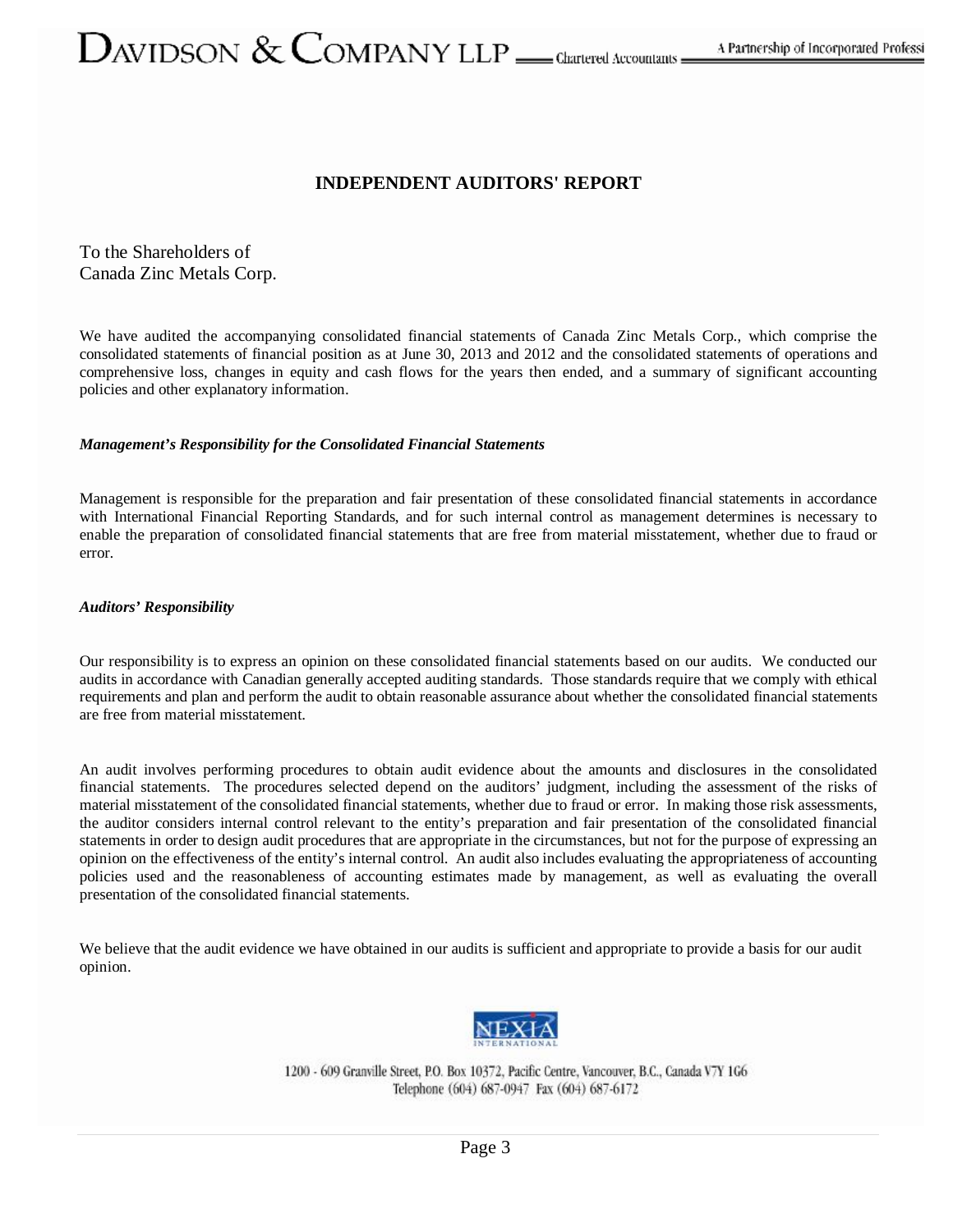#### *Opinion*

In our opinion, these consolidated financial statements present fairly, in all material respects, the financial position of Canada Zinc Metals Corp. as at June 30, 2013 and 2012 and its financial performance and its cash flows for the years then ended in accordance with International Financial Reporting Standards.

# **"DAVIDSON & COMPANY LLP"**

Vancouver, Canada Chartered Accountants

October 21, 2013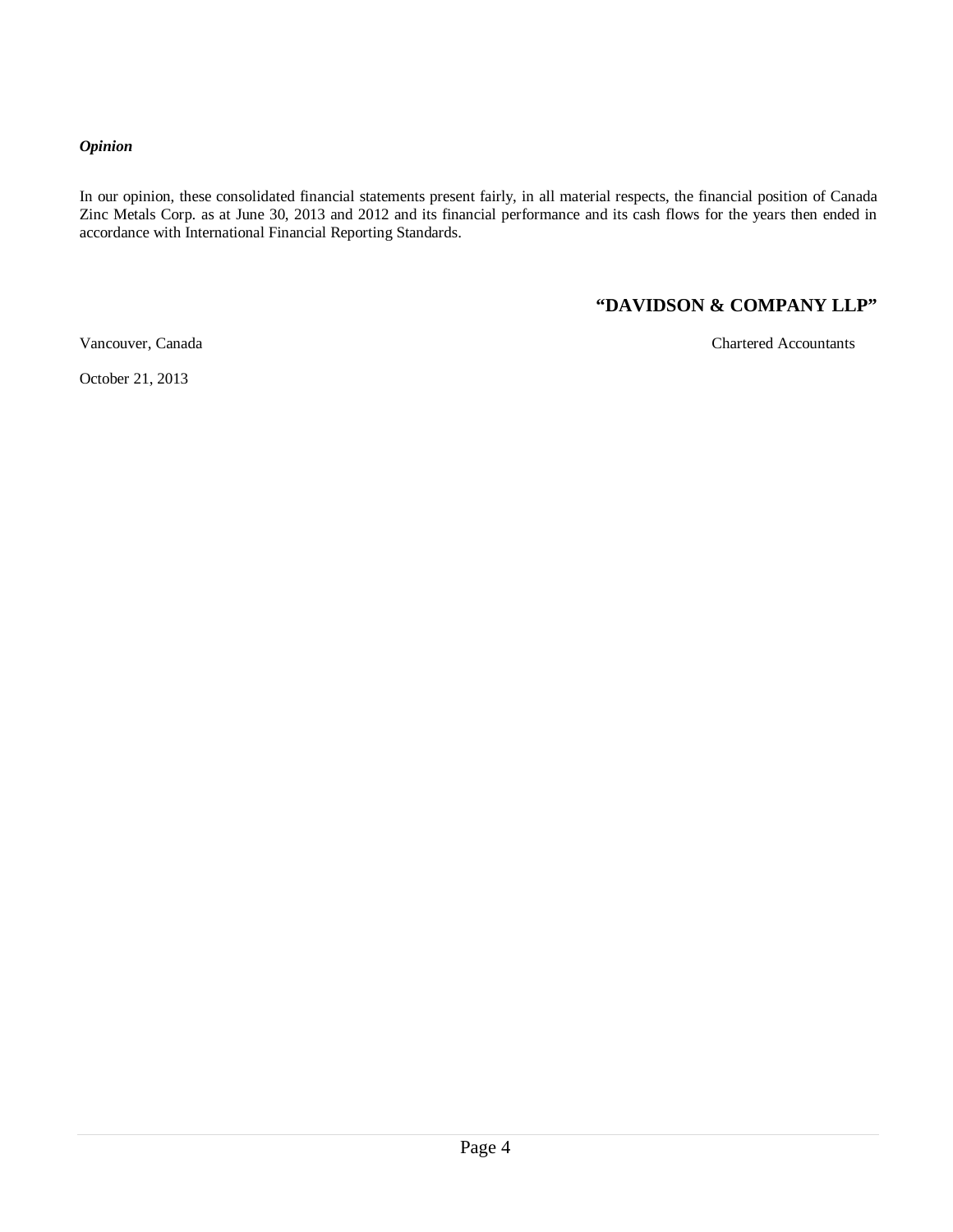Consolidated Statements of Financial Position As at June 30, 2013 and 2012 (Expressed in Canadian Dollars)

|                                        | <b>Notes</b> | 2013             | 2012               |
|----------------------------------------|--------------|------------------|--------------------|
|                                        |              |                  |                    |
| <b>Assets</b>                          |              |                  |                    |
| Current assets                         |              |                  |                    |
| Cash and cash equivalents              | 3            | 13,028,707<br>\$ | 13,905,702<br>\$   |
| Receivables                            | 4            | 42,809           | 123,368            |
| METC recoverable                       | 10           | 826,103          | 556,085            |
| Prepaid expenses                       |              | 10,255           | 9,800              |
| Marketable securities                  | 5            | 1,078,980        | 1,253,950          |
|                                        |              | 14,986,854       | 15,848,905         |
| Other assets                           | 6            | 332,500          | 312,656            |
| Equipment and leasehold improvements   | 9            | 358,005          | 297,408            |
| Long-term prepaid expenses             |              | 145,287          | 168,716            |
| Exploration and evaluation assets      | 10           | 63,045,377       | 61,643,910         |
|                                        |              | \$<br>78,868,023 | \$<br>78, 271, 595 |
|                                        |              |                  |                    |
| <b>Liabilities and Equity</b>          |              |                  |                    |
| <b>Current liabilities</b>             |              |                  |                    |
| Trade payables and accrued liabilities | 7            | \$<br>342,818    | \$<br>235,085      |
| Due to related parties                 | 14           | 18,310           | 6,815              |
| Flow-through premium liability         | 8            | 276,493          |                    |
|                                        |              | 637,621          | 241,900            |
| Deferred income tax liability          | 12           | 1,761,000        | 1,466,000          |
| <b>Equity</b>                          |              |                  |                    |
| Capital stock                          | 11           | 92,555,610       | 90,655,694         |
| Reserves                               | 11           | 11,931,251       | 11,599,747         |
| Deficit                                |              | (27, 418, 595)   | (25, 556, 729)     |
| Accumulated other comprehensive loss   |              | (598, 864)       | (135, 017)         |
|                                        |              | 76,469,402       | 76,563,695         |
|                                        |              | \$<br>78,868,023 | \$<br>78,271,595   |

#### **Nature and continuance of operations** (Note 1)

**Subsequent events** (Note 18)

The accompanying notes form an integral part of these consolidated financial statements. Approved on behalf of the Board of Directors:

*"Peeyush Varshney" "Henry Giegerich"*  Director Director Director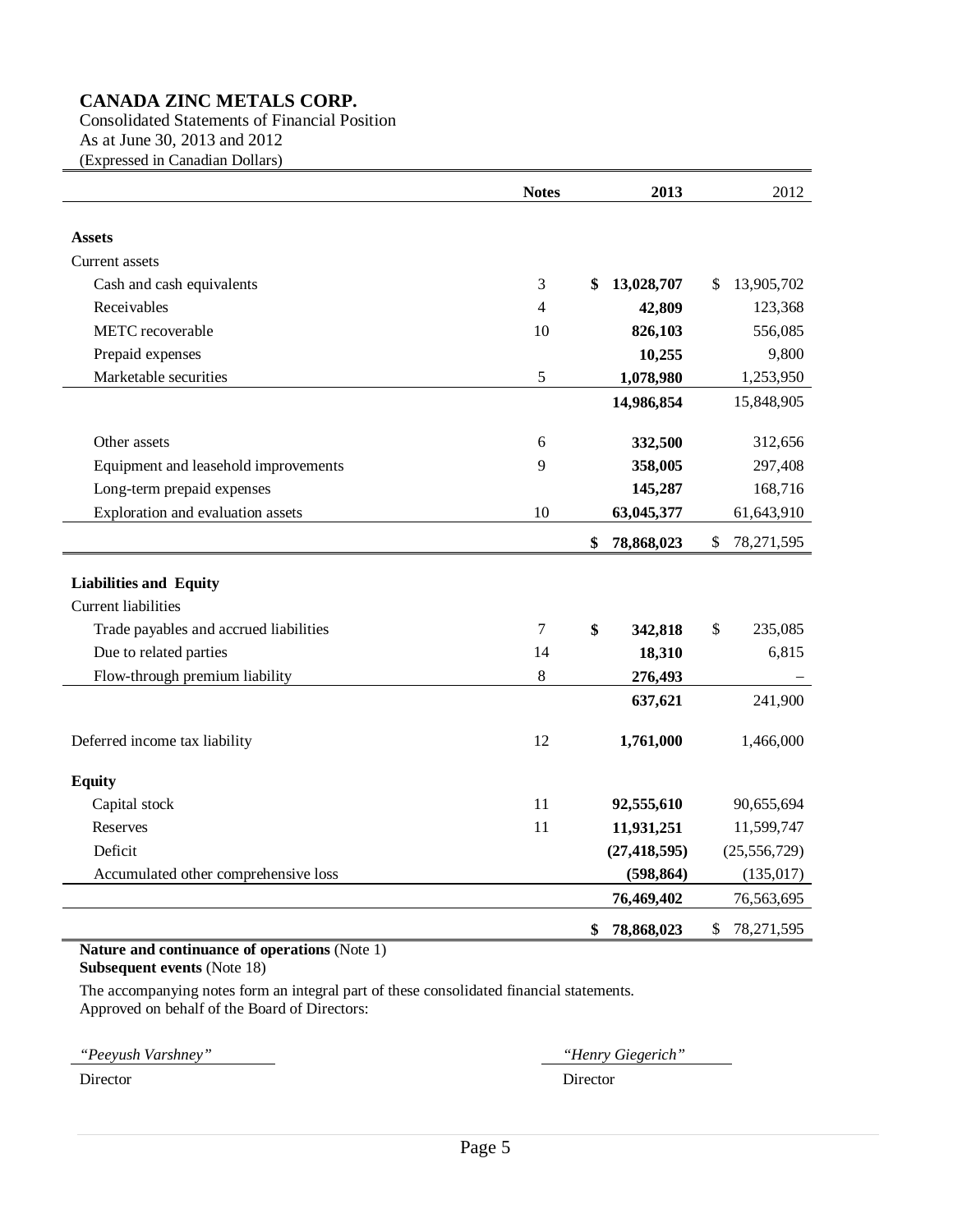Consolidated Statement of Changes in Equity (Expressed in Canadian Dollars)

|                                    | <b>Note</b> |                            | Capital Stock                |    |                          |    |                           |              |                          |                    |     |                                                        |               |                     |
|------------------------------------|-------------|----------------------------|------------------------------|----|--------------------------|----|---------------------------|--------------|--------------------------|--------------------|-----|--------------------------------------------------------|---------------|---------------------|
|                                    |             | Number of<br>common shares | Number of<br>treasury Shares |    | Common shares<br>Amount  |    | Treasury shares<br>Amount |              | Reserves<br>(Note 11)    | Deficit            |     | Accumulated<br>other<br>comprehensive<br>income (loss) |               | <b>Total Equity</b> |
| Balance, July 1, 2011              |             | 138,455,138                | (560,000)                    | S  | 92,291,720               | \$ | (265, 380)                | \$11,150,900 |                          | \$<br>(23,966,073) | -S  | (413,339)                                              | \$            | 78,797,828          |
| Exercise of options                | 11          | 110,000                    |                              |    | 173,490                  |    | $\equiv$                  |              | (145,990)                |                    |     |                                                        |               | 27,500              |
| Shares repurchased and cancelled   | 11          | (1,641,500)                | $\overline{\phantom{m}}$     |    | (1, 115, 759)            |    |                           |              | 342,229                  |                    |     | $\sim$                                                 |               | (773, 530)          |
| Treasury shares repurchased        | 11          | $\overline{\phantom{0}}$   | (666,500)                    |    | $\overline{\phantom{0}}$ |    | (314, 145)                |              |                          |                    |     |                                                        |               | (314, 145)          |
| Treasury shares cancelled          | 11          | (560,000)                  | 560,000                      |    | (379, 612)               |    | 265,380                   |              | 114,232                  |                    |     | $\overline{\phantom{0}}$                               |               |                     |
| Share-based compensation           | 11          |                            |                              |    |                          |    |                           |              | 138,376                  |                    |     |                                                        |               | 138,376             |
| Change in fair value of securities | 5           |                            |                              |    |                          |    | $\overline{\phantom{0}}$  |              | $\overline{\phantom{0}}$ |                    |     | 278,322                                                |               | 278,322             |
| Net loss for the year              |             |                            | $\equiv$                     |    |                          |    | $\qquad \qquad -$         |              | $\overline{\phantom{m}}$ | (1,590,656)        |     | $\overline{\phantom{m}}$                               |               | (1,590,656)         |
| <b>Balance, June 30, 2012</b>      |             | 136, 363, 638              | (666,500)                    |    | 90,969,839               |    | (314, 145)                |              | 11,599,747               | (25, 556, 729)     |     | (135, 017)                                             |               | 76,563,695          |
| Flow-through private placement     | 11          | 7,500,000                  |                              |    | 3,000,000                |    |                           |              |                          |                    |     |                                                        |               | 3,000,000           |
| Flow-through premium liability     | 8           |                            | $\overline{\phantom{m}}$     |    | (337,500)                |    |                           |              |                          |                    |     | $\sim$                                                 |               | (337,500)           |
| Share issuance costs               | 11          |                            |                              |    | (136, 350)               |    |                           |              |                          |                    |     |                                                        |               | (136, 350)          |
| Exercise of options                | 11          | 150,000                    | $\overline{\phantom{m}}$     |    | 185,623                  |    | $\overline{\phantom{m}}$  |              | (148, 123)               |                    |     | $\qquad \qquad -$                                      |               | 37,500              |
| Shares repurchased and cancelled   | -11         | (1,048,000)                |                              |    | (693, 648)               |    |                           |              | 345,450                  |                    |     |                                                        |               | (348, 198)          |
| Treasury shares cancelled          | -11         | (666, 500)                 | 666,500                      |    | (432, 354)               |    | 314,145                   |              | 118,209                  |                    |     |                                                        |               |                     |
| Share-based compensation           | 11          |                            |                              |    |                          |    |                           |              | 15,968                   |                    |     |                                                        |               | 15.968              |
| Change in fair value of securities | 5           |                            |                              |    |                          |    | $\sim$                    |              |                          |                    |     | (463, 847)                                             |               | (463, 847)          |
| Net loss for the year              |             |                            |                              |    |                          |    |                           |              |                          | (1,861,866)        |     |                                                        |               | (1,861,866)         |
| <b>Balance, June 30, 2013</b>      |             | 142,299,138                | $\qquad \qquad -$            | \$ | 92,555,610               | \$ | $\overline{\phantom{m}}$  | \$11,931,251 |                          | (27, 418, 595)     | -\$ | (598, 864)                                             | $\mathbf{\$}$ | 76,469,402          |

The accompanying notes form an integral part of these consolidated financial statements.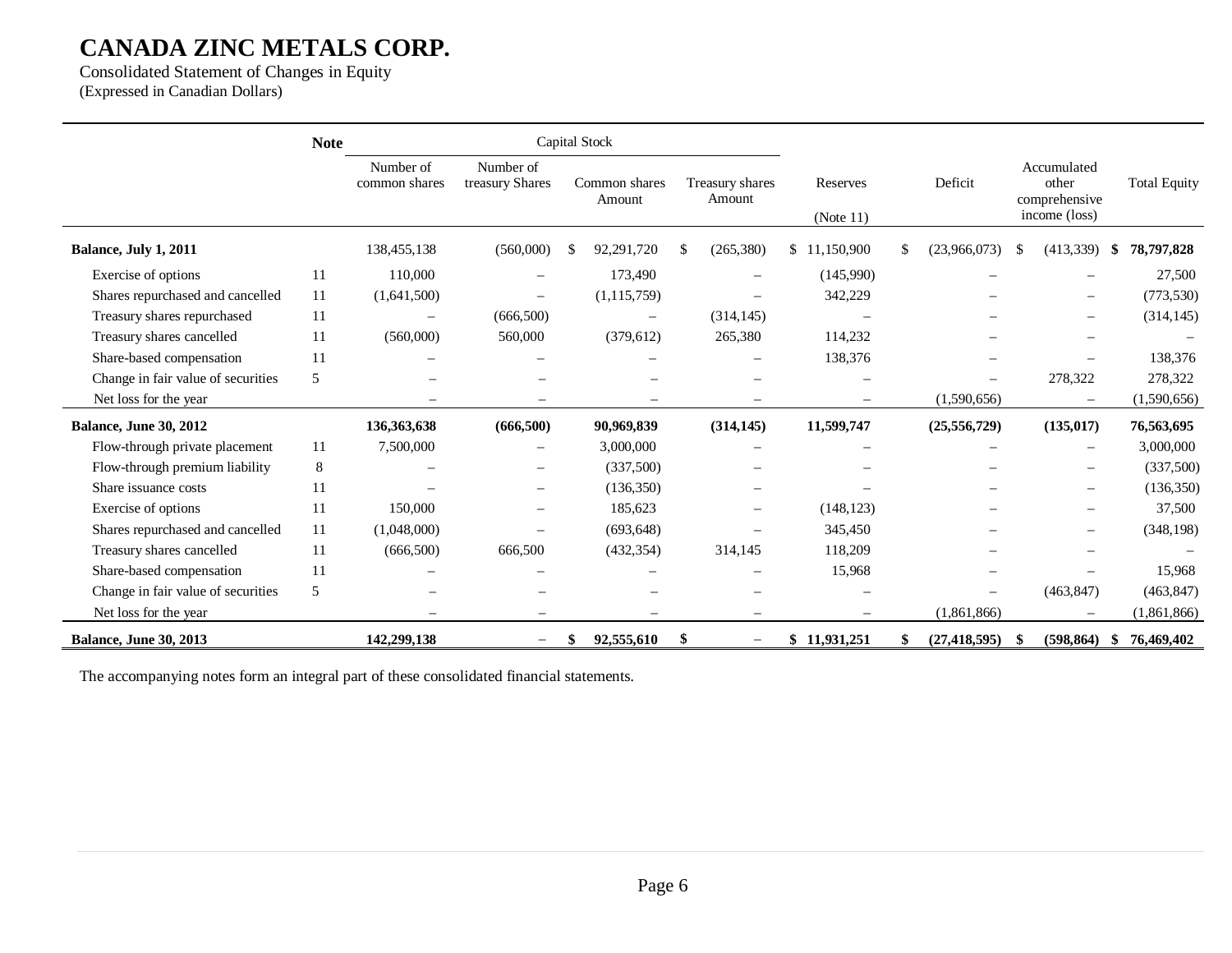Consolidated Statements of Operations and Comprehensive Loss For the years ended June 30, (Expressed in Canadian Dollars)

|                                                                 | <b>Notes</b> | 2013              |               | 2012        |
|-----------------------------------------------------------------|--------------|-------------------|---------------|-------------|
|                                                                 |              |                   |               |             |
| <b>ADMINISTRATION EXPENSES</b>                                  |              |                   |               |             |
| Administration                                                  | 14           | \$<br>60,000      | \$            | 60,000      |
| <b>Bonuses</b>                                                  | 14           | 63,000            |               | 2,500       |
| Consulting                                                      |              | 196,292           |               | 225,000     |
| Depreciation                                                    | 9            | 5,659             |               | 5,386       |
| Directors fees                                                  | 14           | 50,000            |               | 50,000      |
| Flow-through taxes                                              | 12           | 58,718            |               |             |
| Interest and bank charges:                                      |              |                   |               |             |
| bank charges                                                    |              | 2,718             |               | 3,138       |
| interest                                                        |              |                   |               | 1,159       |
| Investor relations                                              |              | 185,094           |               | 272,294     |
| Management fees                                                 | 14           | 294,000           |               | 294,000     |
| Office and miscellaneous                                        |              | 68,072            |               | 77,987      |
| Professional fees                                               |              | 72,461            |               | 93,862      |
| Regulatory fees                                                 |              | 9,895             |               | 17,895      |
| Rent                                                            |              | 60,000            |               | 59,878      |
| Share-based compensation                                        | 11           | 15,968            |               | 138,376     |
| Transfer agent fees                                             |              | 7,435             |               | 7,887       |
| Travel and promotion                                            |              | 228,674           |               | 279,791     |
| Wages and benefits                                              |              | 406,474           |               | 411,066     |
|                                                                 |              |                   |               |             |
|                                                                 |              | (1,784,460)       |               | (2,000,219) |
| Interest and other income                                       |              | 197,038           |               | 241,234     |
| Gain (loss) on sale of marketable securities                    |              | (40, 451)         |               | 72,834      |
|                                                                 |              |                   |               | (93,072)    |
| Loss on non-recoverable exploration advances                    |              |                   |               | 114,937     |
| Gain on write-off of accounts payable<br>Write-off of equipment |              |                   |               | (675)       |
|                                                                 |              | 156,587           |               | 335,258     |
|                                                                 |              |                   |               |             |
| Loss before income taxes                                        |              | (1,627,873)       |               | (1,664,961) |
| Deferred income tax (expense) recovery                          | 12           | (233,993)         |               | 74,305      |
| Net loss for the year                                           |              | (1,861,866)       |               | (1,590,656) |
| Adjustment for change in fair value of marketable<br>securities |              | (463, 847)        |               | 278,322     |
| Comprehensive loss for the year                                 |              | \$<br>(2,325,713) | $\mathcal{S}$ | (1,312,334) |
|                                                                 |              |                   |               |             |
| Basic and diluted loss per common share                         |              | \$<br>(0.02)      | \$            | (0.01)      |
| Weighted average number of common shares outstanding            |              | 139,564,372       |               | 136,575,000 |

The accompanying notes form an integral part of these consolidated financial statements.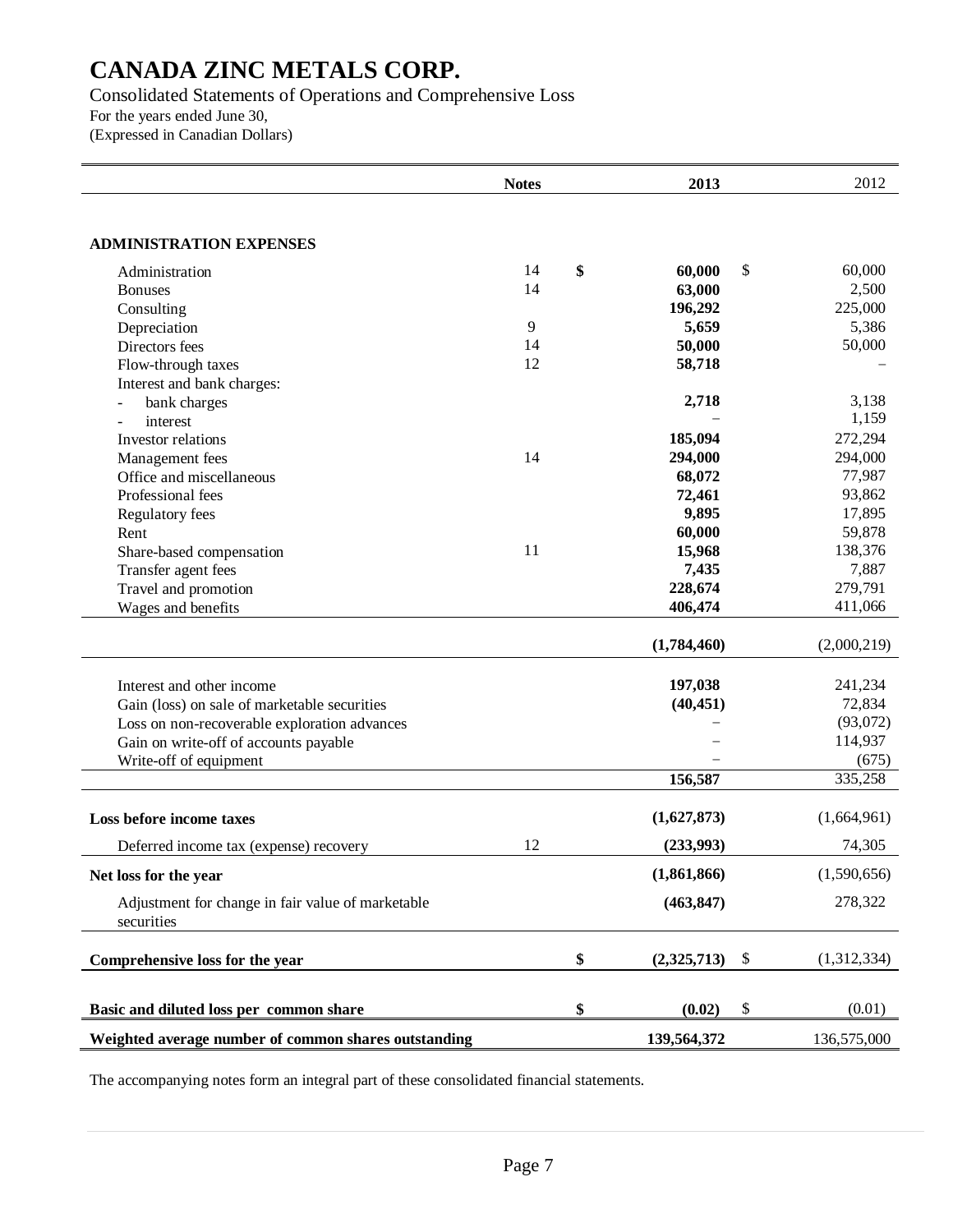Consolidated Statements of Cash Flows For the years ended June 30, (Expressed in Canadian Dollars)

|                                                                          | 2013                   | 2012                    |
|--------------------------------------------------------------------------|------------------------|-------------------------|
| <b>CASH FLOWS FROM OPERATING ACTIVITIES</b>                              |                        |                         |
|                                                                          | \$                     |                         |
| Net loss for the year                                                    | (1,861,866)<br>\$      | (1,590,656)             |
| Items not affecting cash:                                                | 5,659                  | 5,386                   |
| Depreciation                                                             |                        |                         |
| Flow-through taxes                                                       | 58,718                 | 138,376                 |
| Share-based compensation<br>(Gain) loss on sale of marketable securities | 15,968<br>40,451       |                         |
|                                                                          |                        | (72, 834)<br>(114, 937) |
| Write-off of accounts payable                                            |                        | 675                     |
| Write-off of equipment                                                   |                        | (74, 305)               |
| Deferred income tax (recovery) expense                                   | 233,993                |                         |
| Loss on non-recoverable exploration advances                             |                        | 93,072                  |
| Changes in non-cash working capital items:                               |                        |                         |
| Decrease in receivables                                                  | 80,559                 | 354,232                 |
| (Increase) decrease in prepaid expenses                                  | (455)                  | 369,038                 |
| Increase in due to related parties                                       | 4,836                  | 6,815                   |
| Decrease in accounts payable and accrued liabilities                     | (18,690)               | (180, 125)              |
| Cash used in operating activities                                        | (1,440,827)            | (1,065,263)             |
|                                                                          |                        |                         |
| <b>CASH FLOWS FROM INVESTING ACTIVITIES</b>                              |                        |                         |
| Marketable securities costs, net of proceeds on sale                     | (329, 328)             | (345, 535)              |
| Long-term prepaid expenses and deposits                                  | 23,429                 | 23,429                  |
| Short-term investments                                                   |                        | 4,609,000               |
| Other assets                                                             | (19, 844)              | (3,656)                 |
| Equipment and leasehold improvements                                     | (142, 505)             | (178,991)               |
| Exploration and evaluation asset costs                                   | (1,520,872)            | (5,092,338)             |
| <b>METC</b> recovered                                                    |                        | 1,611,149               |
| <b>Exploration</b> advance                                               |                        | (93,072)                |
| Cash provided by (used in) investing activities                          | (1,989,120)            | 529,986                 |
|                                                                          |                        |                         |
| <b>CASH FLOWS FROM FINANCING ACTIVITIES</b>                              |                        |                         |
| Issuance of capital stock, net of issuance costs                         | 2,901,150              | 27,500                  |
| Common shares repurchased                                                | (348, 198)             | (1,087,675)             |
| Cash provided by (used in) financing activities                          | 2,552,952              | (1,060,175)             |
| Change in cash and cash equivalents during the year                      | (876, 995)             | (1,595,452)             |
| Cash and cash equivalents, beginning of year                             | 13,905,702             | 15,501,154              |
|                                                                          |                        |                         |
| Cash and cash equivalents, end of year                                   | \$<br>\$<br>13,028,707 | 13,905,702              |

Supplemental disclosure with respect to cash flows (Note 13)

The accompanying notes form an integral part of these consolidated financial statements.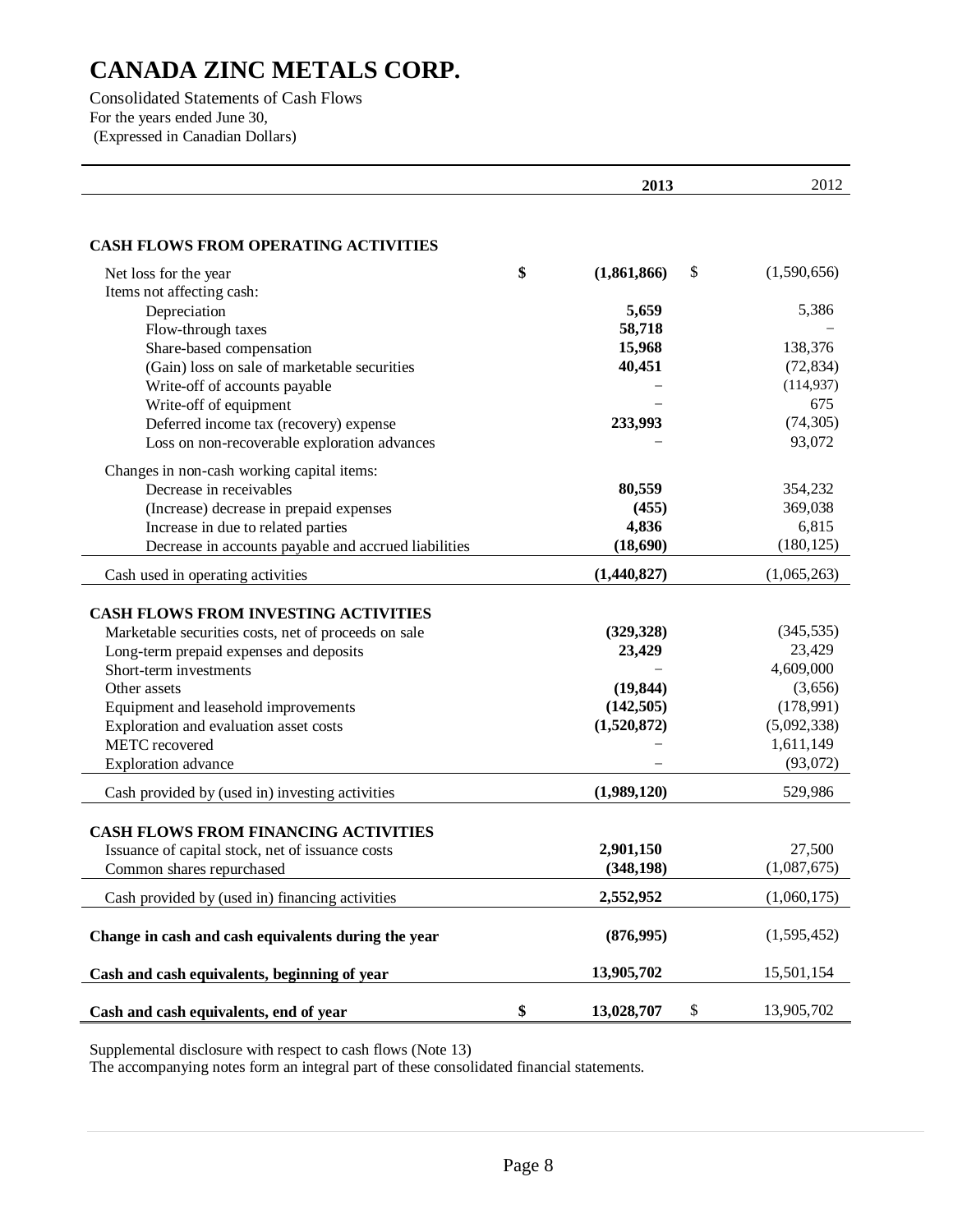Notes to Consolidated Financial Statements For the years ended June 30, 2013 and 2012 (Expressed in Canadian Dollars, unless otherwise stated)

# **1. NATURE AND CONTINUANCE OF OPERATIONS**

Canada Zinc Metals Corp. (the "Company") is incorporated under the laws of the Province of British Columbia. The Company operates in one business segment, that being the exploration and evaluation of resource properties in Canada, and has not yet determined whether these properties contain ore reserves that are economically recoverable. The recoverability of the amounts shown for exploration and evaluation assets is dependent upon the existence of economically recoverable reserves, the ability of the Company to obtain necessary financing to complete their development, and upon future profitable production.

The Company's head office and principal address is Suite 2050-1055 West Georgia Street, PO Box 11121, Royal Centre, Vancouver, BC V6E 3P3. The registered and records office is Suite 700-595 Burrard St., PO Box 49290, Vancouver, BC V7X 1S8.

These consolidated financial statements have been prepared on a going concern basis, which presumes that the Company will be able to realize its assets and discharge its liabilities in the normal course of business for the foreseeable future. The Company has incurred losses since its inception and the ability of the Company to continue as a going-concern depends upon its ability to raise adequate financing and to commence profitable operations in the future.

While the Company has been successful in obtaining its required financing in the past, mainly through the issuance of equity capital, there is no assurance that such financing will be available or be available on favorable terms. An inability to raise additional financing may impact the future assessment of the Company as a going concern. The consolidated financial statements do not include adjustments to amounts and classifications of assets and liabilities that might be necessary should the Company be unable to continue operations.

At June 30, 2013, the Company has a positive cash working capital position of \$14,625,726 (2012 - \$15,607,005). Management believes the Company has sufficient working capital to maintain its operations and its activities for the next fiscal year.

### **2. SIGNIFICANT ACCOUNTING POLICIES AND BASIS OF PREPARATION**

These financial statements were authorized for issue on October 21, 2013 by the directors of the Company.

#### *Statement of compliance and conversion to International Financial Reporting Standards*

These consolidated financial statements, including comparatives, have been prepared in accordance with International Financial Reporting Standards ("IFRS") as issued by the International Accounting Standards Board ("IASB") and Interpretations issued by the International Financial Reporting Interpretations Committee ("IFRIC"), as adopted by the Company on July 1, 2011.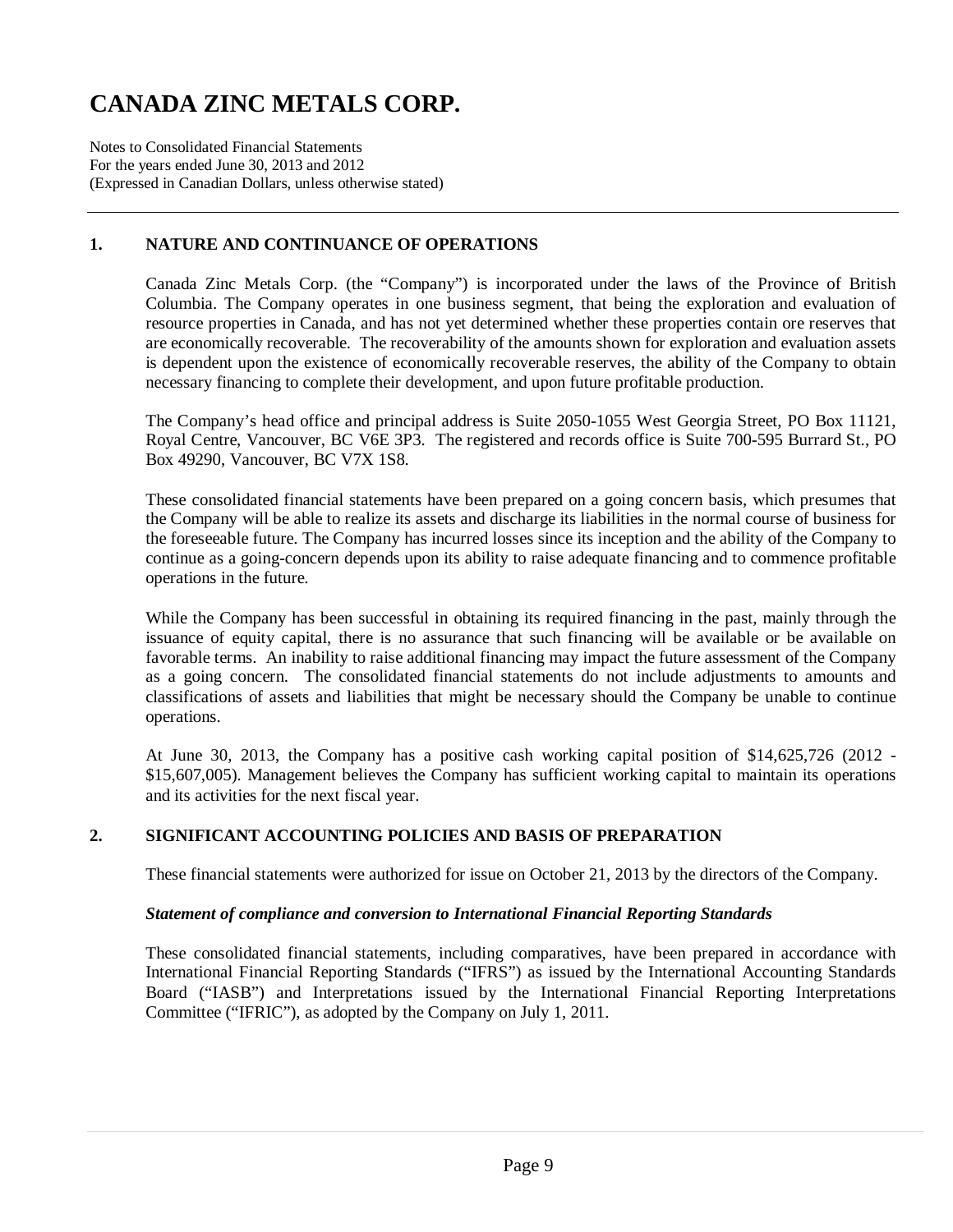Notes to Consolidated Financial Statements For the years ended June 30, 2013 and 2012 (Expressed in Canadian Dollars, unless otherwise stated)

### **2. SIGNIFICANT ACCOUNTING POLICIES AND BASIS OF PREPARATION (cont'd)**

#### *Basis of presentation*

The consolidated financial statements of the Company have been prepared on an accrual basis except for certain cash flow information and are based on historical costs, except for certain financial instruments classified as financial instruments at fair value through profit and loss or available-for-sale which are stated at their fair value. The consolidated financial statements are presented in Canadian dollars unless otherwise noted, which is also the functional currency of the Company and its subsidiary.

#### *Principles of consolidation*

These consolidated financial statements include amounts of the Company and its wholly owned subsidiary Ecstall Mining Corp. ("Ecstall"), a company incorporated under the laws of the Province of British Columbia and engaged in the exploration and evaluation of resource properties.

Subsidiaries are corporations in which the Company is able to control the financial operating, investing and financing activities and policies, which is the authority usually connected with holding majority voting rights. The consolidated financial statements include the accounts of the Company and its controlled entity from the date on which control was acquired. Ecstall uses the same reporting period and the same accounting policies as the Company.

All inter-entity balances and transactions, including unrealized profits and losses arising from inter-company transactions, have been eliminated in full on consolidation.

### *Significant accounting judgements, estimates and assumptions*

The preparation of financial statements in conformity with IFRS requires management to make judgments, estimates and assumptions that affect the reported amount of assets and liabilities and the disclosure of contingent liabilities at the date of the financial statements and the reported amount of expenses during the reporting period.

Estimates and assumptions are continuously evaluated and are based on management's experience and other factors, including expectations of future events that are believed to be reasonable under the circumstances. However, actual outcomes can differ from these estimates.

### **Critical Judgments**

The preparation of our consolidated financial statements requires us to make judgments regarding the going concern of the Company as discussed in Note 1.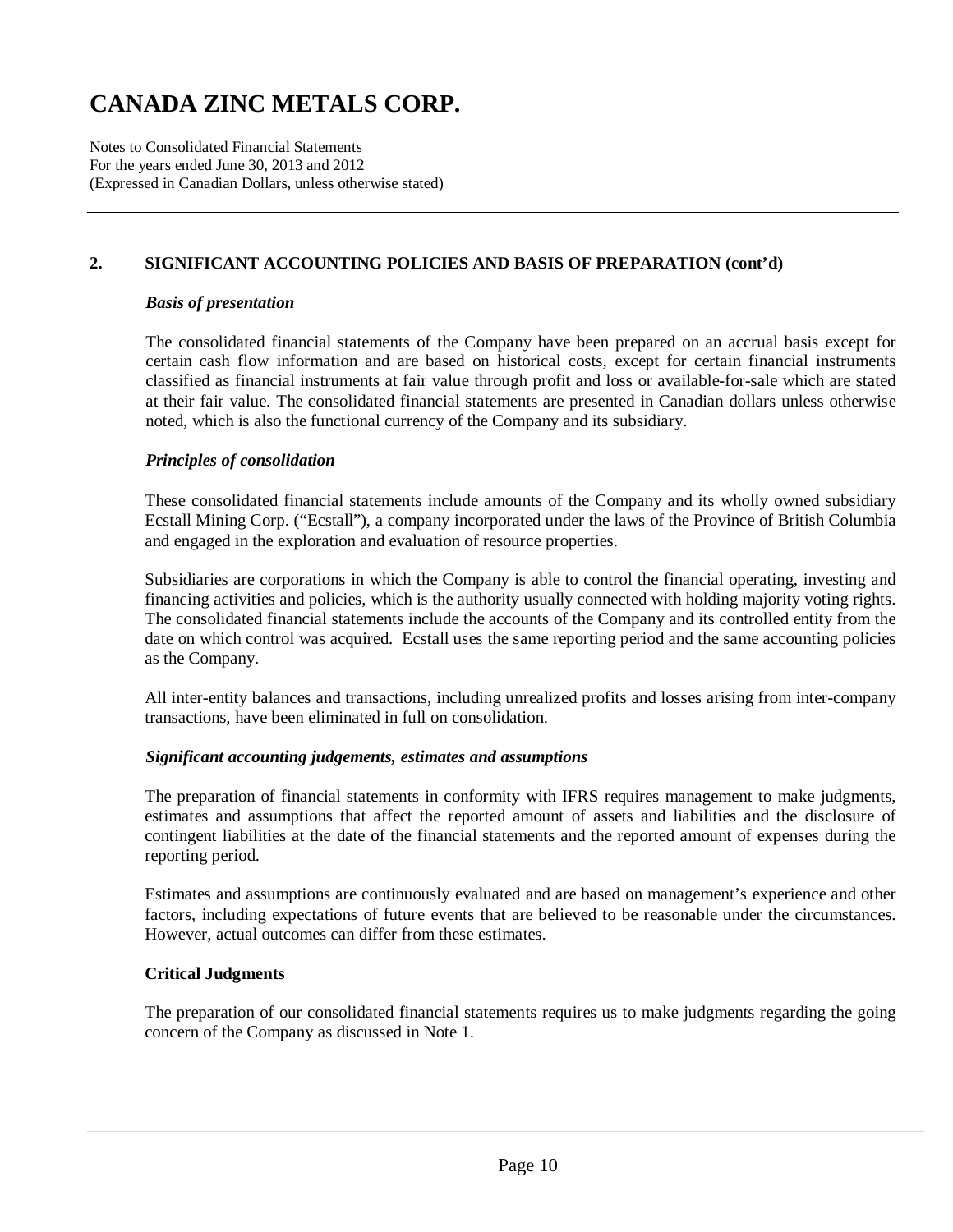Notes to Consolidated Financial Statements For the years ended June 30, 2013 and 2012 (Expressed in Canadian Dollars, unless otherwise stated)

# **2. SIGNIFICANT ACCOUNTING POLICIES AND BASIS OF PREPARATION (cont'd)**

#### *Significant accounting judgements, estimates and assumptions (cont'd)*

#### **Key Sources of Estimation Uncertainty**

Because a precise determination of many assets and liabilities is dependent upon future events, the preparation of financial statements in conformity with IFRS requires management to make estimates and assumptions that affect the reported amounts of assets and liabilities and the disclosure of assets and liabilities at the date of the consolidated financial statements and the reported amounts of expenses during the reporting periods. Actual results could differ from those estimates and such differences could be significant. Significant estimates made by management affecting our consolidated financial statements include:

#### *Share-based payments*

We measure our share-based payment expense by reference to the fair value of the stock options at the date at which they are granted. Estimating fair value for granted stock options requires determining the most appropriate valuation model which is dependent on the terms and conditions of the grant. This estimate also requires determining the most appropriate inputs to the valuation model including the expected life of the option, volatility, dividend yield, and rate of forfeitures and making assumption about them. The value of the share-based payment expense for the year along with the assumptions and model used for estimating fair value for share-based compensation transactions are disclosed in note 11.

#### *Financial Instruments*

The fair values of financial instruments are estimated based upon market and third party inputs. These estimates are subject to change with fluctuations in commodity prices, interest rates, foreign currency exchange rates and estimates of non-performance risk.

#### *Deferred tax Assets & Liabilities*

The measurement of deferred income tax provision is subject to uncertainty associated with the timing of future events and changes in legislation, tax rates and interpretations by tax authorities. The estimation of taxes includes evaluating the recoverability of deferred tax assets based on an assessment of the Company's ability to utilize the underlying future tax deductions against future taxable income prior to expiry of those deductions. Management assesses whether it is probable that some or all of the deferred income tax assets will not be realized. The ultimate realization of deferred tax assets is dependent upon the generation of future taxable income, which in turn is dependent upon the successful operations of the Company. To the extent that management's assessment of the Company's ability to utilize future tax deductions changes, the Company would be required to recognize more or fewer deferred tax assets, and deferred tax provisions or recoveries could be affected.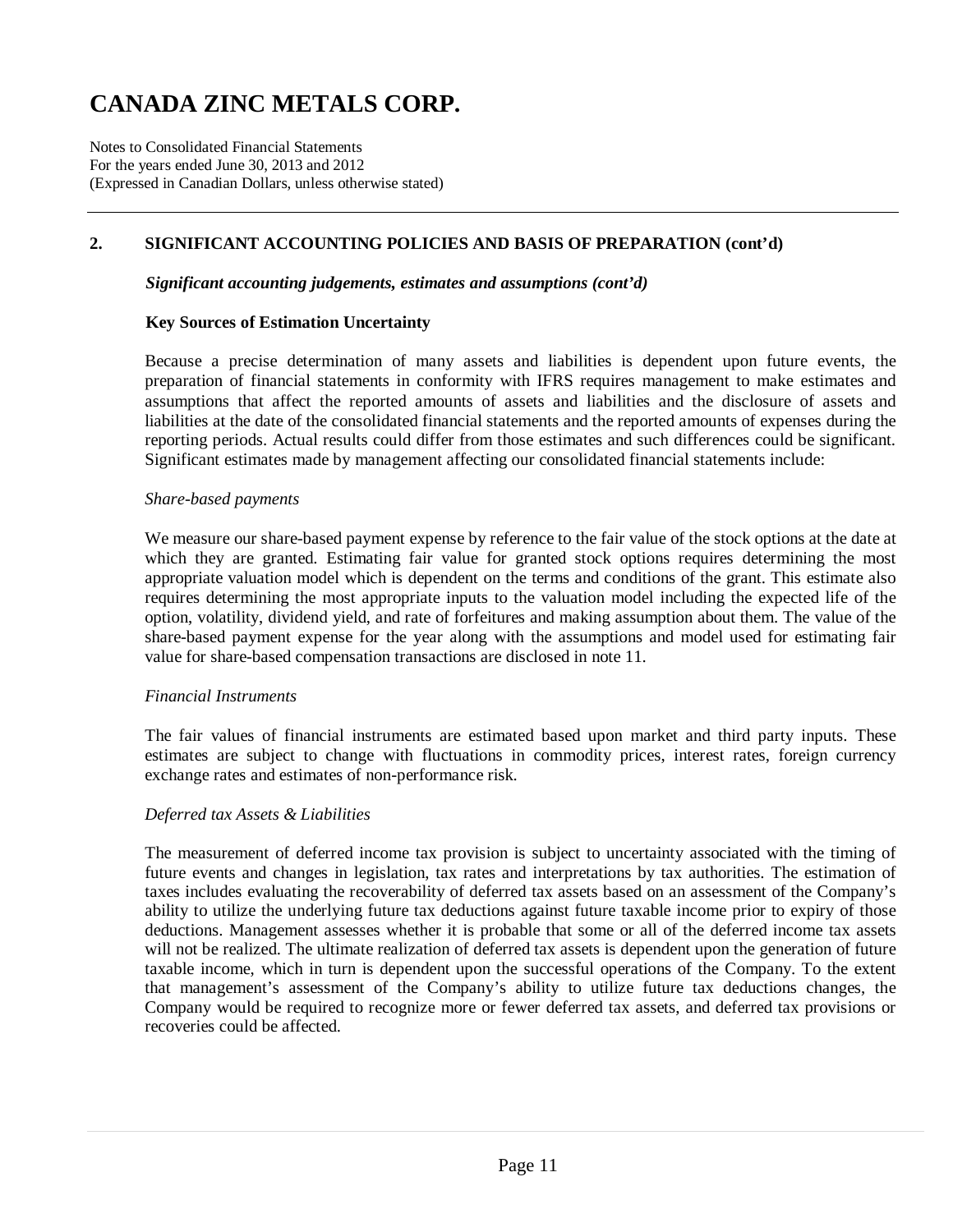Notes to Consolidated Financial Statements For the years ended June 30, 2013 and 2012 (Expressed in Canadian Dollars, unless otherwise stated)

### **2. SIGNIFICANT ACCOUNTING POLICIES AND BASIS OF PREPARATION (cont'd)**

*Useful Life of Equipment and Leasehold improvements* 

Each significant component of an item of Equipment and Leasehold improvements is depreciated over its estimated useful life. Estimated useful lives are determined based on current facts and past experience, and take into consideration the anticipated physical life of the asset, existing long-term sales agreements and contracts, current and forecasted demand, the potential for technological obsolescence, and regulations.

#### *Financial instruments*

All financial instruments are initially recognized at fair value on the statement of financial position. The Company has classified each financial instrument into one of the following categories: (1) financial assets or liabilities at fair value through profit or loss ("FVTPL"), (2) loans and receivables, (3) financial assets available-for-sale, (4) financial assets held-to-maturity, and (5) other financial liabilities. Subsequent measurement of financial instruments is based on their classification.

Financial assets and liabilities at FVTPL are subsequently measured at fair value with changes in those fair values recognized in net earnings. Financial assets "available-for-sale" are subsequently measured at fair value with changes in fair value recognized in other comprehensive income (loss), net of tax. Financial assets "held-to-maturity", "loans and receivables", and "other financial liabilities" are subsequently measured at amortized cost using the effective interest method.

Fair value hierarchy

The Company uses the following hierarchy for determining and disclosing the fair value of the financial instruments by valuation technique:

- i) Level 1 Applies to assets or liabilities for which there are quoted prices in active markets for identical assets or liabilities.
- ii) Level 2 Applies to assets or liabilities for which there are inputs other than quoted prices included in Level 1 that are observable for the asset or liability, either directly such as quoted prices for similar assets or liabilities in active markets or indirectly such as quoted prices for identical assets or liabilities in markets with insufficient volume or infrequent transactions.
- iii) Level 3 Applies to assets or liabilities for which there are unobservable market data.

Cash and cash equivalents, and marketable securities have been measured at fair value using Level 1 inputs.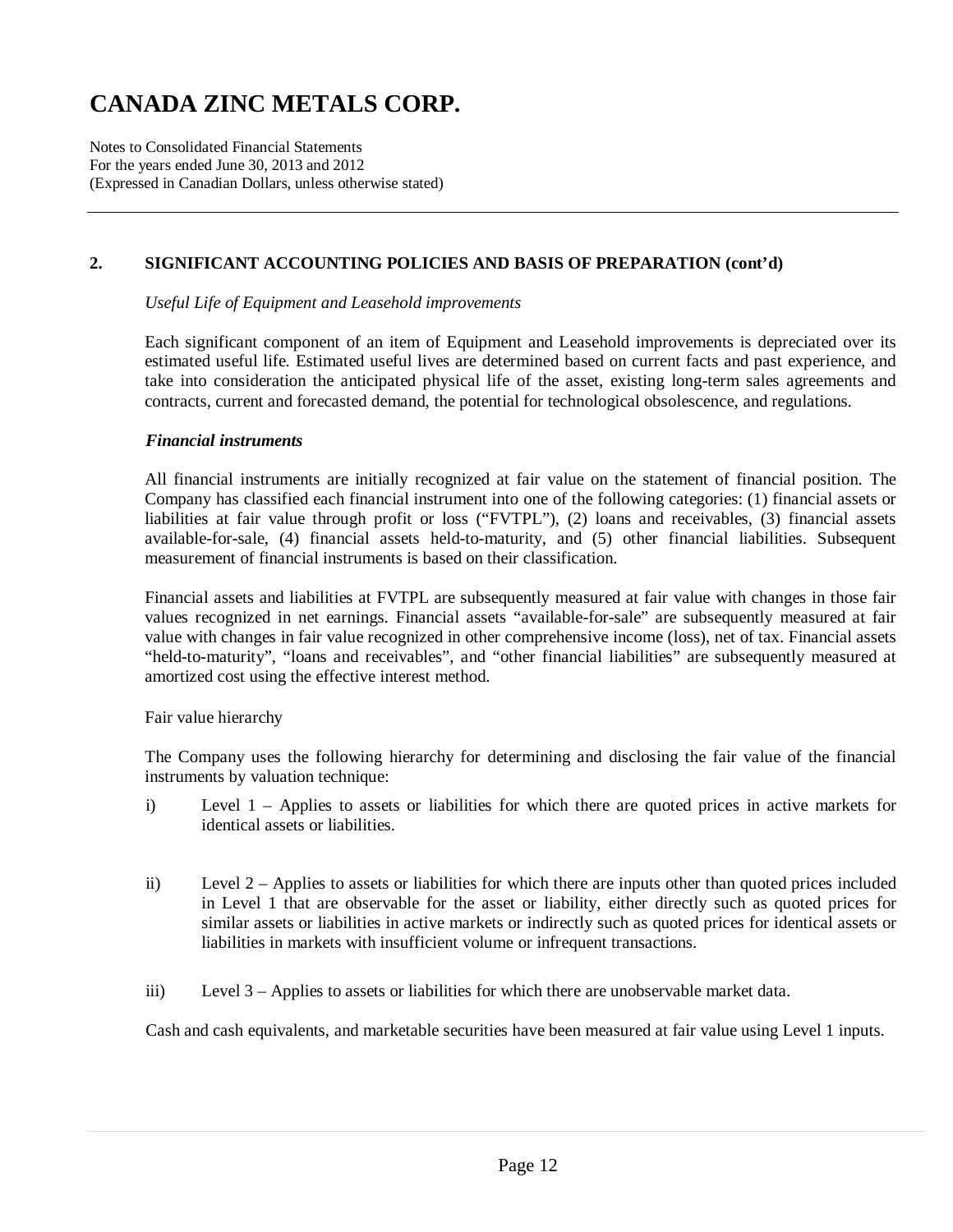Notes to Consolidated Financial Statements For the years ended June 30, 2013 and 2012 (Expressed in Canadian Dollars, unless otherwise stated)

### **2. SIGNIFICANT ACCOUNTING POLICIES AND BASIS OF PREPARATION (cont'd)**

The Company has classified its cash and cash equivalents as at FVTPL. Marketable securities are classified as available-for-sale. Receivables (excluding GST and HST receivable), and METC recoverable are classified as loans and receivables and trade payables and accrued liabilities, and due to related parties are classified as other financial liabilities, all of which are measured at amortized cost.

*Loans & receivables Available for sale Fair Value through Profit or Loss Other financial liabilities*  **Financial assets**  Cash and cash equivalents  $\begin{array}{cccc} \text{S} & - & \text{S} & - & \text{S} & 13,028,707 & \text{S} \end{array}$ Receivables 599 – – – Marketable securities – 1,078,980 METC recoverable 826,103 **Financial liabilities**  Trade payables and accrued liabilities – – – – – 342,818 Due to related parties  $\qquad \qquad \qquad -$  18,310 \$ 826,702 \$ 1,078,980 \$ 13,028,707 \$ 361,128

The Company's financial instruments at June 30, 2013 are as follows:

Unless otherwise disclosed their carrying values approximate their fair values due to the short term nature of these instruments.

#### *Cash and cash equivalents*

The Company considers cash and cash equivalents to include cash, demand deposits and highly liquid interest bearing investments that are readily convertible to known amounts of cash and subject to insignificant risk of changes in value.

#### *Equipment and Leasehold Improvements*

Equipment and leasehold improvements are recorded at cost less accumulated depreciation and impairment charges. Such cost consists of the purchase price, any costs directly attributable to bringing the equipment to the location and condition necessary for its intended use. Depreciation of equipment and leasehold improvements is calculated over the estimated useful lives as follows:

| Camp equipment and fixtures                 | 25%           | declining balance method                             |
|---------------------------------------------|---------------|------------------------------------------------------|
| Camp upgrades                               | 25%           | declining balance method                             |
| Computers<br>Office equipment and furniture | 30-55%<br>20% | declining balance method<br>declining balance method |
| Office leasehold improvements               | 5 years       | straight-line method                                 |
| License                                     | 55%           | declining balance method                             |
| Vehicle                                     | 30%           | declining balance method                             |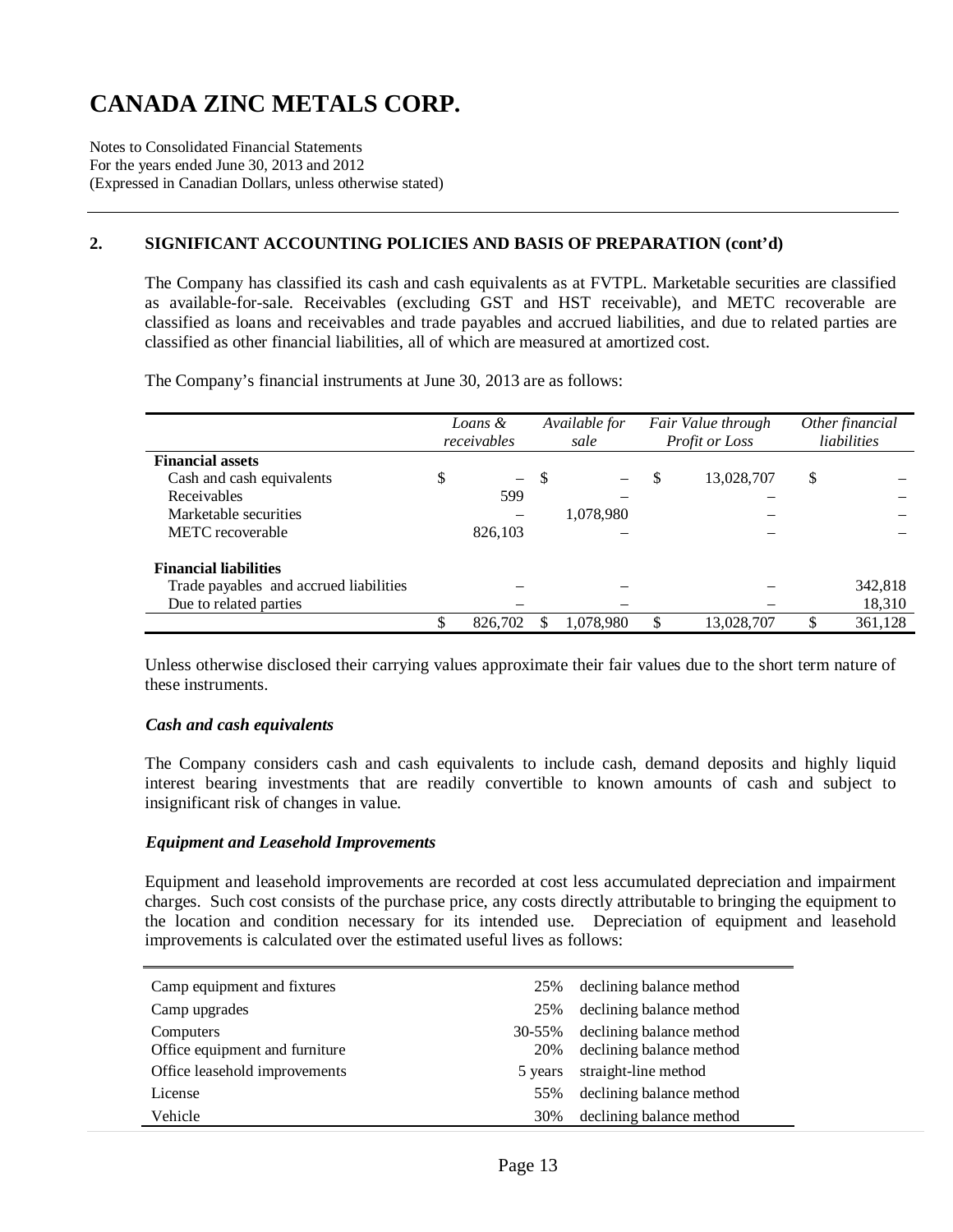Notes to Consolidated Financial Statements For the years ended June 30, 2013 and 2012 (Expressed in Canadian Dollars, unless otherwise stated)

# **2. SIGNIFICANT ACCOUNTING POLICIES AND BASIS OF PREPARATION (cont'd)**

#### *Equipment and Leasehold Improvements (cont'd)*

In the year of acquisition, only one-half of the depreciation is recorded.

The depreciation of camp equipment and camp upgrades is capitalized to exploration and evaluation assets.

Where an item of equipment and leasehold improvements comprises significant components with different useful lives, the components are accounted for as separate items of equipment and leasehold improvements. The cost of replacing part of an item within equipment and leasehold improvements is recognized when the cost is incurred if it is probable that the future economic benefits will flow to the group and the cost of the item can be measured reliably. The carrying amount of the part that has been replaced is expensed. All other costs are recognized as an expense as incurred.

#### *Exploration and Evaluation Assets*

Exploration and evaluation expenditures are capitalized once the legal right to explore a property has been acquired. Exploration and evaluation assets are recorded at cost less accumulated impairment losses. Direct costs related to the acquisition, exploration and evaluation of exploration and evaluation assets are capitalized until the commercial viability of the asset is established, at which time the capitalized costs are reclassified to mineral properties under development. To the extent that the expenditures are spent to establish ore reserves within the rights to explore, the Company will consider those costs as intangible assets in nature. The depreciation of a capital asset in connection with exploring or evaluating a property of this nature will be included in the cost of the intangible asset.

When a project is deemed to no longer have commercially viable prospects to the Company, exploration and evaluation expenditures in respect of the project are deemed to be impaired. As a result, those exploration and expenditure costs, in excess of estimated recoveries, are written off to the statement of operations and comprehensive loss/income.

Management reviews the facts and circumstances suggesting if the carrying amount of the exploration and evaluation assets exceeds their recoverable amount on a regular basis.

Exploration costs renounced to shareholders due to flow-through share subscription agreements remain capitalized; however, for income tax purposes the Company has no right to claim these costs as tax deductible expenses.

#### *METC recoverable*

Mining exploration tax credits from the Government of British Columbia for certain exploration expenditures incurred in British Columbia are treated as a reduction of the exploration costs of the respective resource property.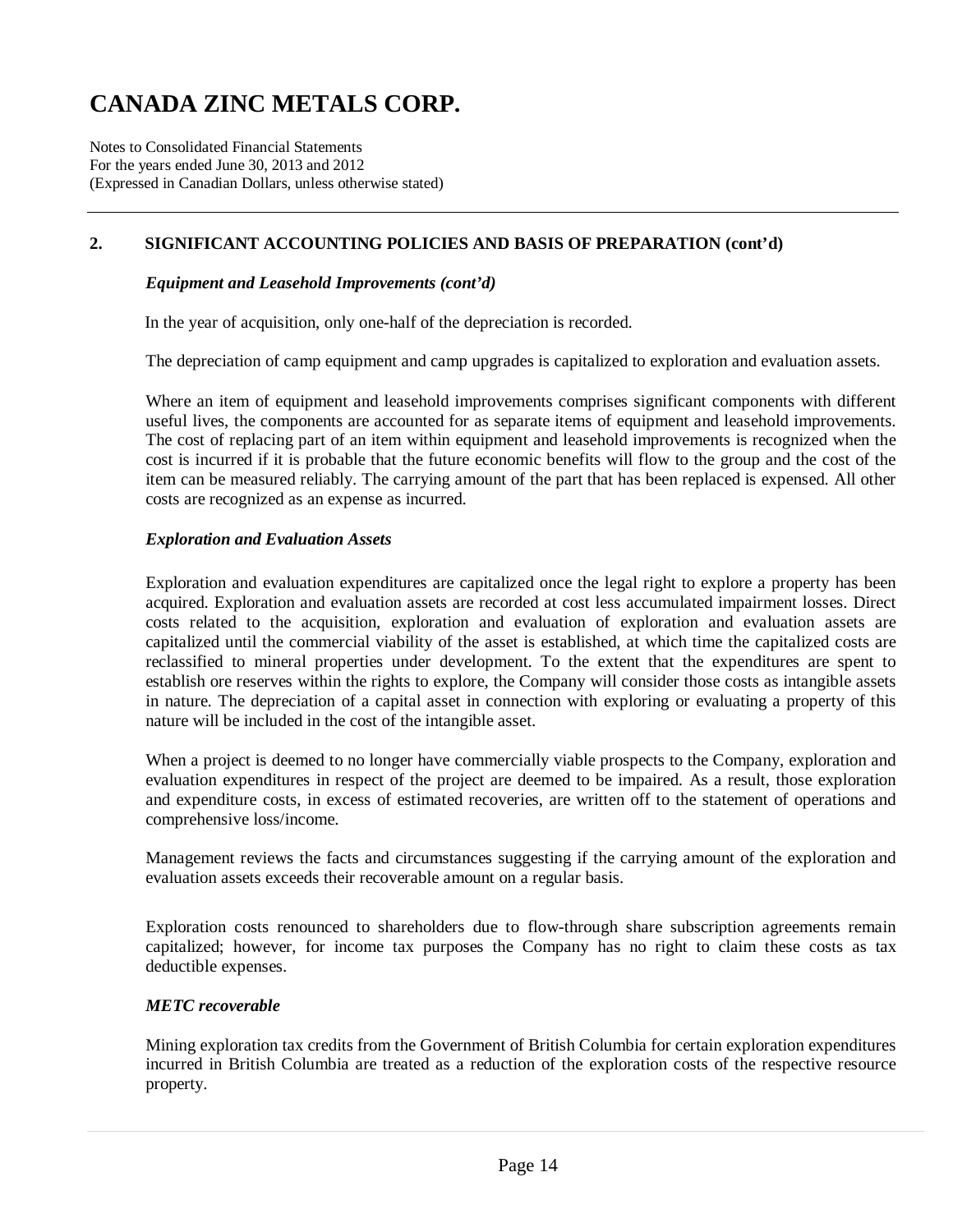Notes to Consolidated Financial Statements For the years ended June 30, 2013 and 2012 (Expressed in Canadian Dollars, unless otherwise stated)

# **2. SIGNIFICANT ACCOUNTING POLICIES AND BASIS OF PREPARATION (cont'd)**

#### *Impairment*

An impairment loss is recognized when the carrying amount of an asset, or its cash generating unit ("CGU"), exceeds its recoverable amount. A CGU is the smallest identifiable group of assets that generates cash inflows that are largely independent of the cash inflows from other assets or groups of assets. Impairment losses are recognized in profit and loss for the period. Impairment losses recognized in respect of CGUs are allocated first to reduce the carrying amount of any goodwill allocated to CGUs and then to reduce the carrying amount of the other assets in the unit on a pro-rata basis.

The recoverable amount of assets is the greater of an asset's fair value less cost to sell and value in use. In assessing value in use, the estimated future cash flows are discounted to their present value using a pre-tax discount rate that reflects the current market assessments of the time value of money and the risks specific to the asset. For an asset that does not generate cash inflows largely independent of those from other assets, the recoverable amount is determined for the cash-generating unit to which the asset belongs.

An impairment loss is only reversed if there is an indication that the impairment loss may no longer exist and there has been a change in the estimates used to determine the recoverable amount, however, not to an amount higher than the carrying amount that would have been determined had no impairment loss been recognized in previous years.

Assets that have an indefinite useful life are not subject to amortization and are tested annually for impairment.

### *Flow-through shares*

Canadian tax legislation permits a company to issue securities referred as flow-through shares whereby the deduction for tax purposes relating to qualified resource expenditures is claimed by the investors rather than the Company. The Company accounts for flow-through shares whereby the premium, if any, paid for the flow-through share in excess of the market value of the shares without flow-through feature at the time of issue is initially recorded to flow-through premium liability and then included in income, as a deferred income tax recovery, at the same time the qualifying expenditures are made.

### *Provisions*

Provisions are recorded when a present legal or constructive obligation exists as a result of past events where it is probable that an outflow of resources embodying economic benefits will be required to settle the obligation, and a reliable estimate of the amount of the obligation can be made.

The amount recognized as a provision is the best estimate of the consideration required to settle the present obligation at the reporting date, taking into account the risks and uncertainties surrounding the obligation and discount rates. Where a provision is measured using the cash flows estimated to settle the present obligation, its carrying amount is the present value of those cash flows discounted for the market discount rate.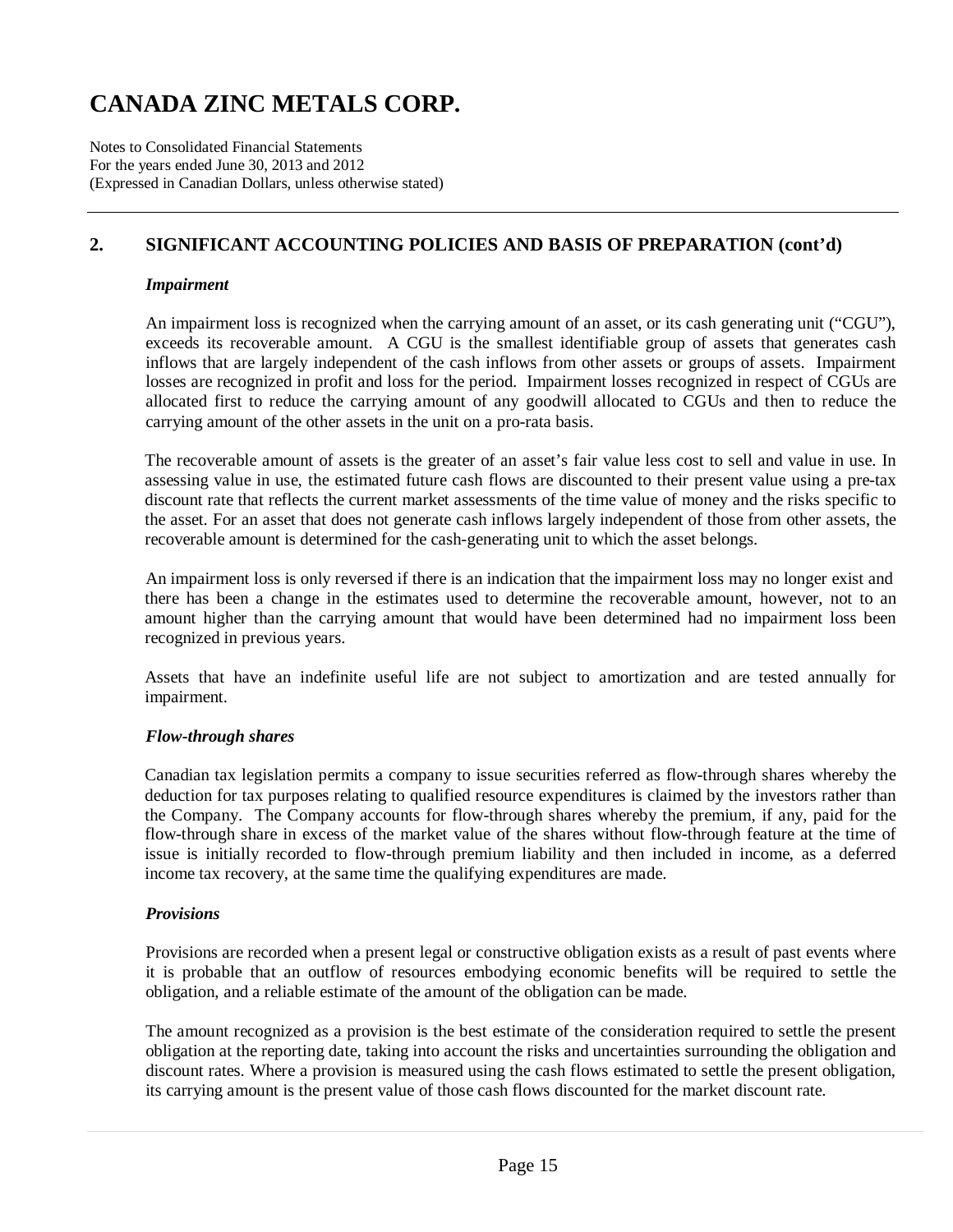Notes to Consolidated Financial Statements For the years ended June 30, 2013 and 2012 (Expressed in Canadian Dollars, unless otherwise stated)

# **2. SIGNIFICANT ACCOUNTING POLICIES AND BASIS OF PREPARATION (cont'd)**

#### *Provisions (cont'd)*

Over time the discounted liability is increased for the changes in the present value based on the current market discount rates and liability risks. When some or all of the economic benefits required to settle a provision are expected to be recovered from a third party, the receivable is recognized as an asset if it is virtually certain that reimbursement will be received and the amount receivable can be measured reliably.

Changes in closure and reclamation estimates are accounted for as a change in the corresponding capitalized cost.

The Company has no significant provisions for the period presented.

#### *Share-based payments*

The Company operates an employee share option plan. The fair value of share-based payments to employees is measured at grant date using the Black-Scholes option pricing model, and is recognized over the vesting period using the graded method. The fair value of share-based payments to non-employees is measured at the date the goods or services are received, at either the fair value of the goods or services received or the fair value of the equity instruments issued using the Black-Scholes option pricing model.

For both employees and non-employees, the fair value is recognized as an expense with a corresponding increase in Reserves. The amount recognized as expense is adjusted to reflect the number of share options expected to vest. For share options granted with vesting terms conditional upon the achievement of a performance condition, and the performance condition is not a market condition, the Company revises its estimates of the length of the vesting period, if necessary, when information arises that indicates that the length of the vesting period differs from previous estimates. When this occurs, the change in estimate is accounted for prospectively.

### *Income taxes*

Income tax expense comprises current and deferred tax. Income tax is recognized in the statement of operations and comprehensive loss except to the extent that it relates to items recognized directly in equity. Current tax expense is the expected tax payable on taxable income for the year, using tax rates enacted or substantively enacted at period end, adjusted for amendments to tax payable with regards to previous years.

Deferred tax is recorded using the liability method, providing for temporary differences, between the carrying amounts of assets and liabilities for financial reporting purposes and the amounts used for taxation purposes.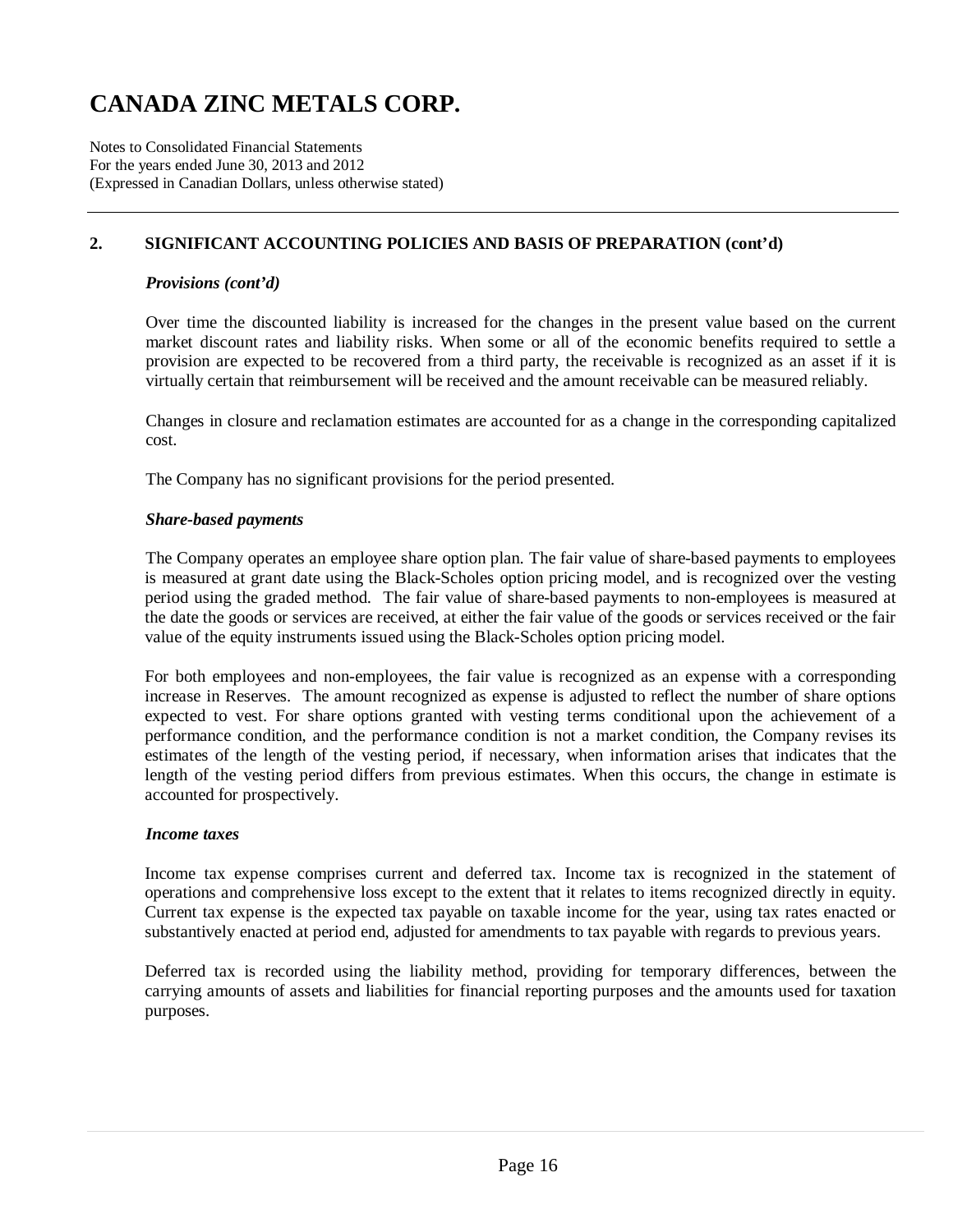Notes to Consolidated Financial Statements For the years ended June 30, 2013 and 2012 (Expressed in Canadian Dollars, unless otherwise stated)

# **2. SIGNIFICANT ACCOUNTING POLICIES AND BASIS OF PREPARATION (cont'd)**

#### *Income taxes (cont'd)*

Temporary differences are not provided for relating to goodwill not deductible for tax purposes, the initial recognition of assets or liabilities that affect neither accounting nor taxable loss, nor differences relating to investments in subsidiaries to the extent that they will probably not reverse in the foreseeable future. The amount of deferred tax provided is based on the expected manner of realization or settlement of the carrying amount of assets and liabilities, using tax rates enacted or substantively enacted at the reporting date.

A deferred tax asset is recognized only to the extent that it is probable that future taxable profits will be available against which the asset can be utilized.

#### *Loss per share*

Loss per share is computed by dividing net loss available to common shareholders by the weighted average number of shares outstanding during the reporting period. Diluted loss per share is computed similar to basic loss per share except that the weighted average shares outstanding are increased to include additional shares for the assumed exercise of share options and warrants, if dilutive. The number of additional shares is calculated by assuming that outstanding share options and warrants were exercised and that the proceeds from such exercises were used to acquire common stock at the average market price during the reporting periods.

#### *Comprehensive loss*

Comprehensive loss consists of net loss and other comprehensive income (loss) and represents the change in equity which results from transactions and events from sources other than the Company's shareholders. For the periods presented, comprehensive loss includes holding gains and losses from financial instruments classified as available-for-sale.

#### *Standards and interpretations issued but not yet effective*

Other accounting standards or amendments to existing accounting standards that have been issued but have future effective dates are either not applicable or are not expected to have a significant impact on the Company's financial statements.

The Company has not early adopted these standards and is currently assessing the impact that these standards will have on its financial statements.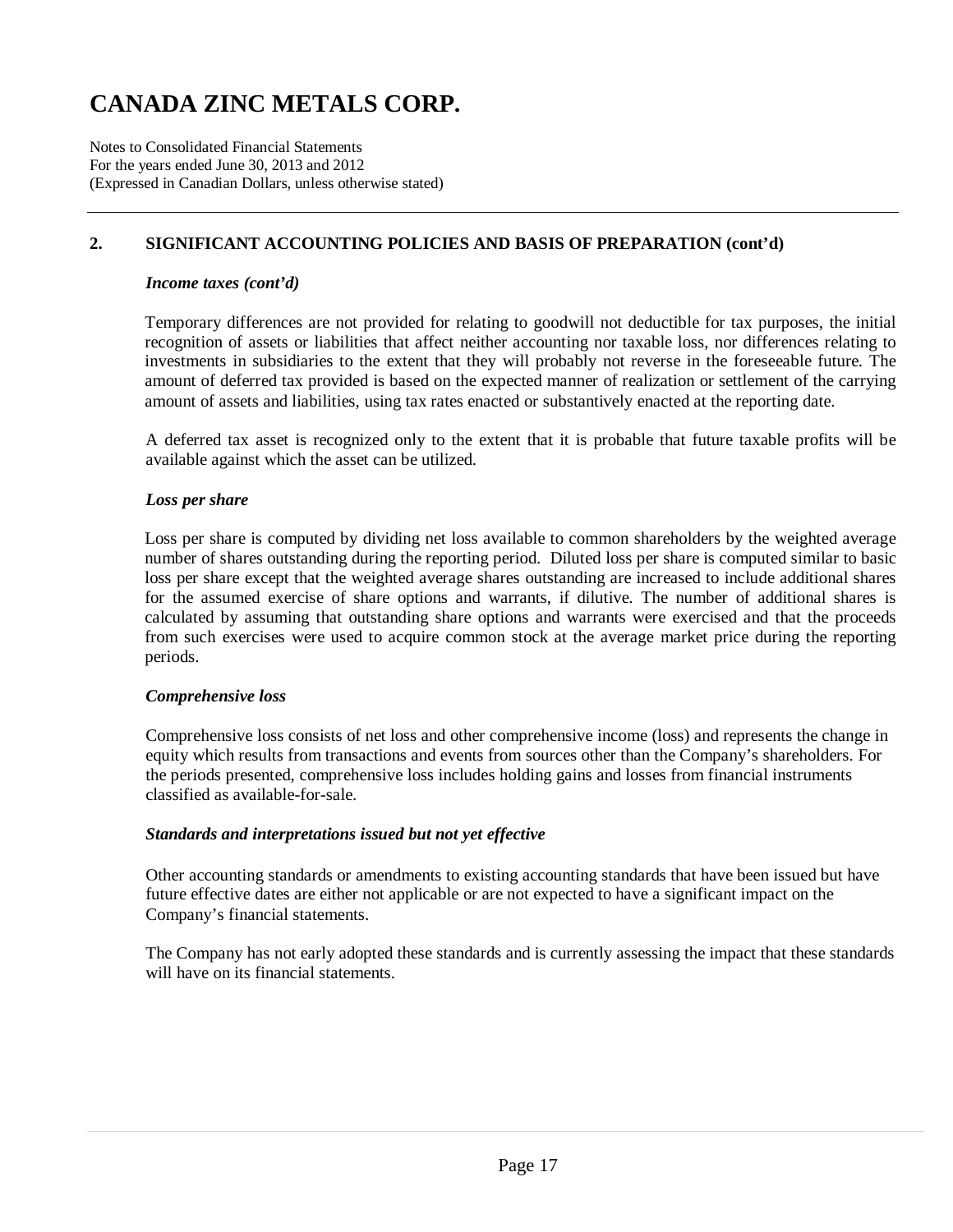Notes to Consolidated Financial Statements For the years ended June 30, 2013 and 2012 (Expressed in Canadian Dollars, unless otherwise stated)

### **2. SIGNIFICANT ACCOUNTING POLICIES AND BASIS OF PREPARATION (cont'd)**

*Standards and interpretations issued but not yet effective (cont'd)* 

(a) IFRS 9: New standard that replaces IAS 39 for classification and measurement of financial assets, effective for annual periods beginning on or after January 1, 2015;

(b) IFRS 10: New standard to establish principles for the presentation and preparation of consolidated financial statements when an entity controls multiple entities, effective for annual periods beginning on or after January 1, 2013;

(c) IFRS 11: New standard to account for the rights and obligations in accordance with a joint agreement, effective for annual periods beginning on or after January 1, 2013;

(d) IFRS 12: New standard for the disclosure of interests in other entities not within the scope of IFRS 9/IAS 39: Effective for annual periods beginning on or after January 1, 2013;

(e) IFRS 13: New standard on the measurement and disclosure of fair value, effective for annual periods beginning on or after January 1, 2013;

(f) IAS 28 (Amendment) : New standard issued that supersedes IAS 28 (2003) to prescribe the accounting for investments in associates and joint ventures, effective for annual periods beginning on or after January 1, 2013;

(g) IAS 32 Amendment to clarify requirements for offsetting financial assets and financial liabilities, effective for annual periods beginning on or after January 1, 2014.

(h) IAS 27: As a result of the issue of IFRS 10, IFRS 11 and IFRS 12, IAS 27 has been reissued to reflect the change as the consolidation guidance has recently been included in IFRS 10. IAS 27 will now only prescribe the accounting and disclosure requirements for investments in subsidiaries, joint ventures and associates when the Company prepares separate financial statements, for annual periods beginning on or after January 1, 2013; and

IFRS 7 (Amendment): to enhance disclosure requirements related to offsetting of financial assets and financial liabilities, effective for annual periods beginning on or after January 1, 2013.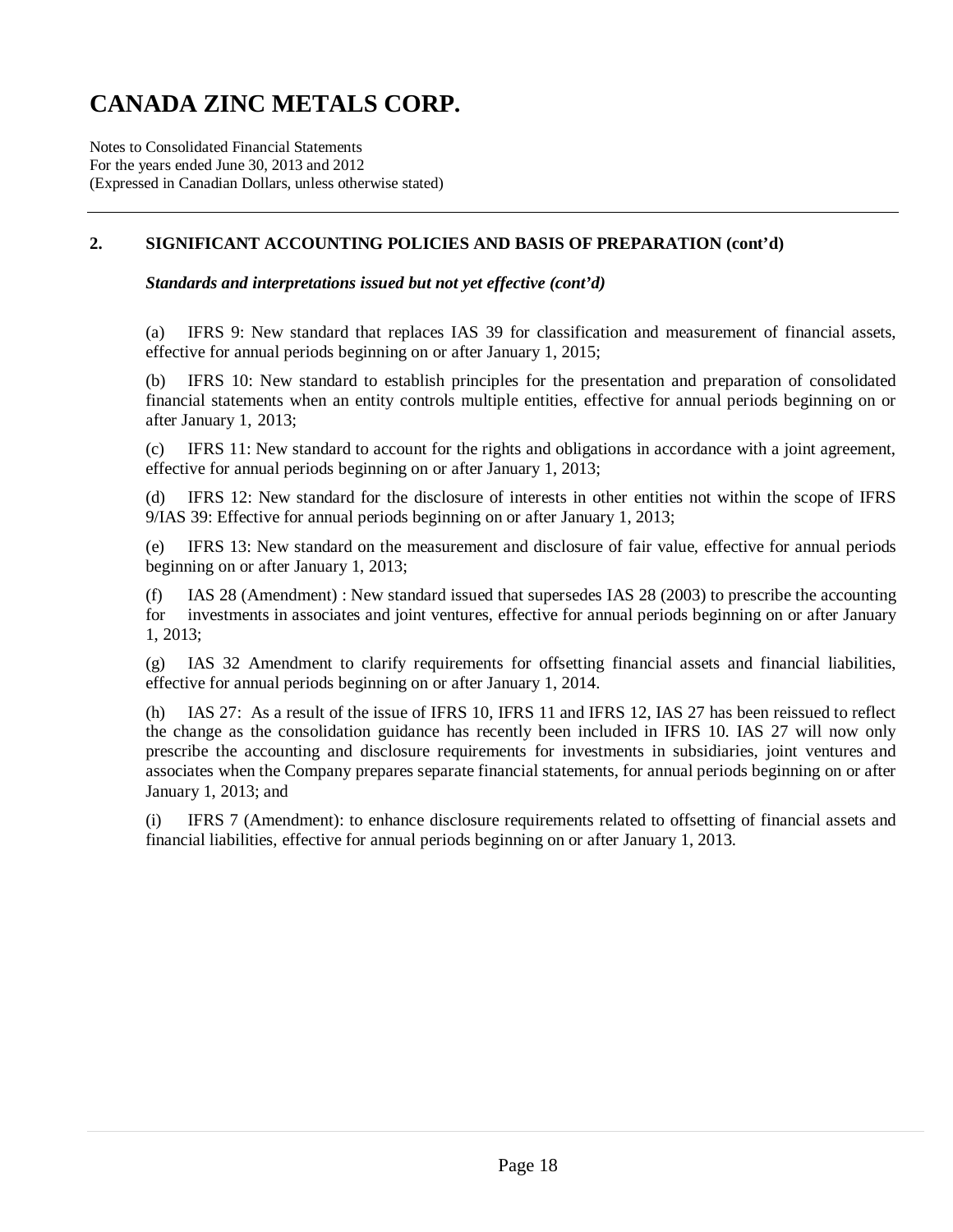Notes to Consolidated Financial Statements For the years ended June 30, 2013 and 2012 (Expressed in Canadian Dollars, unless otherwise stated)

### **3. CASH AND CASH EQUIVALENTS**

Cash and cash equivalents are comprised of:

|                                   | 2013         | 2012          |
|-----------------------------------|--------------|---------------|
| Bank deposits                     | \$13,028,707 | 196,702<br>-S |
| Guaranteed investment certificate |              | 13,709,000    |
|                                   | 13,028,707   | 13,905,702    |

During the year ended June 30, 2013, the Company transferred all of its cash to a treasury account, which earns an annual interest rate of 1.5%.

### **4. RECEIVABLES**

|                                   |   | 2013   |   | 2012    |
|-----------------------------------|---|--------|---|---------|
| Government Sales Tax credits      | S | 42,210 | S | 79,955  |
| Interest accrued on GICs (Note 6) |   | 539    |   | 43,413  |
| Other                             |   | 60     |   |         |
|                                   |   | 42,809 | S | 123,368 |

### **5. MARKETABLE SECURITIES**

The Company holds marketable securities that have been designated as available-for-sale as follows:

|                                             |    | 2013       |               | 2012      |
|---------------------------------------------|----|------------|---------------|-----------|
| Common shares of public companies:          |    |            |               |           |
| Cost                                        | \$ | 1,677,844  | $\mathcal{S}$ | 1,388,967 |
| Less: accumulated unrealized holding losses |    | (598, 864) |               | (135,017) |
| Fair Value                                  | S  | 1,078,980  | S.            | 1,253,950 |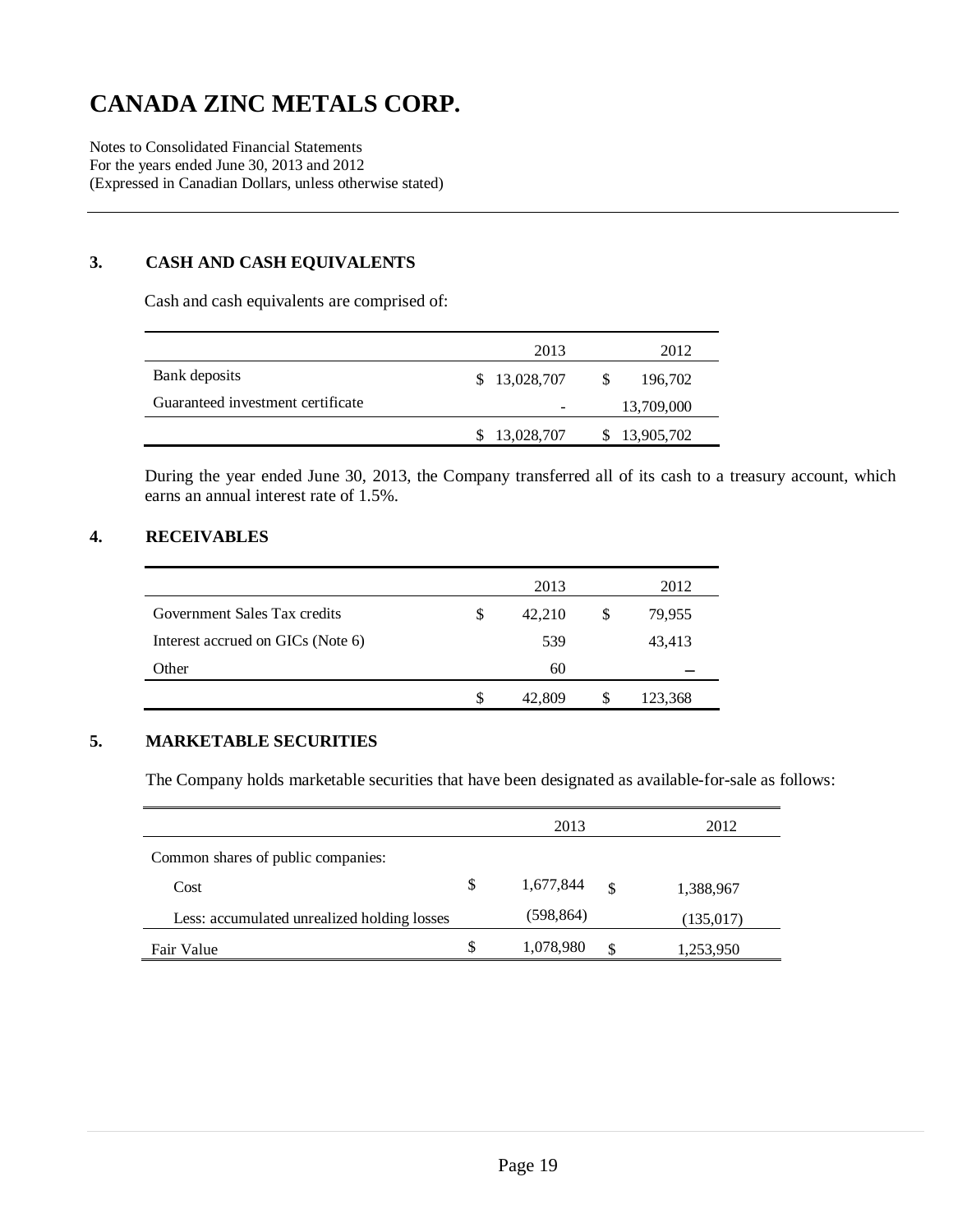Notes to Consolidated Financial Statements For the years ended June 30, 2013 and 2012 (Expressed in Canadian Dollars, unless otherwise stated)

### **6. OTHER ASSETS**

Other assets comprise reclamation bonds of \$332,500 (2012 – \$312,656) posted as security deposits with the Government of British Columbia in relation to the Akie and Kechika Regional properties. The reclamation bonds are deposited in GICs through a financial institution and earn an average annual variable interest rate of approximately 1.06%.

# **7. TRADE PAYABLES AND ACCRUED LIABILITIES**

|                     |   | 2013    |              | 2012    |
|---------------------|---|---------|--------------|---------|
| Trade payables      |   | 283,473 | <sup>S</sup> | 150,826 |
| Accrued liabilities |   | 59,345  |              | 84,259  |
|                     | S | 342,818 | S            | 235,085 |

### **8. FLOW-THROUGH PREMIUM LIABILITY**

|                                | 2013    |   |
|--------------------------------|---------|---|
| Flow-through premium liability | 276,493 | - |

The flow-through premium liability of \$276,493 arose in connection with the flow-through private placement of the Company completed in November 2012 (Note 11 (b)). The originally recorded flow-through premium liability of \$337,500 was based on an estimated premium of \$0.045 per a flow-through share issued. As at June 30, 2013 the Company incurred \$541,395 in qualifying resource expenditures of the \$3,000,000 raised through the flow-through financing which was renounced with an effective date of December 31, 2012. Accordingly, the Company partially amortized the flow-through premium liability of \$61,007 as a deferred income tax recovery.

The unamortized balance of the flow-through premium liability does not represent a cash liability to the Company and is to be fully amortized to the statement of operations and comprehensive loss pro-rata with the amount of qualifying flow-through expenditures incurred applicable to the flow-through financing completed.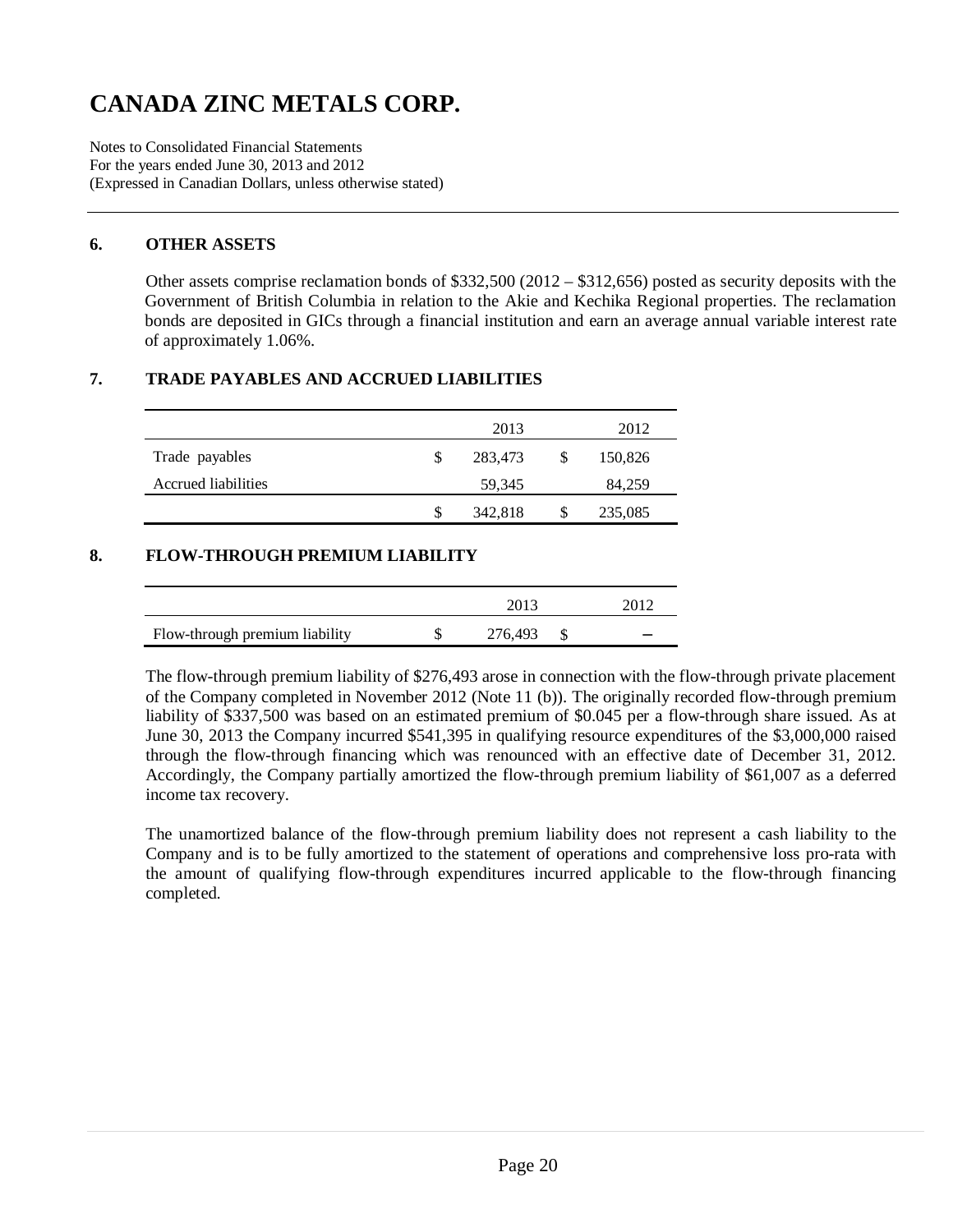Notes to Consolidated Financial Statements For the years ended June 30, 2013 and 2012 (Expressed in Canadian Dollars, unless otherwise stated)

### **9. EQUIPMENT AND LEASEHOLD IMPROVEMENTS**

|                                  | Computers    | Office<br>equipment and<br>furniture | Office leasehold<br>improvements | License $(1)$            | Vehicle (1)  | Camp<br>equipment and<br>$fixtures_{(1)}$ | Camp upgrades<br>(1)     | Total         |
|----------------------------------|--------------|--------------------------------------|----------------------------------|--------------------------|--------------|-------------------------------------------|--------------------------|---------------|
| Cost:<br>At June 30, 2011        |              |                                      |                                  |                          |              |                                           |                          |               |
|                                  | \$<br>15,840 | \$<br>18,260                         | \$<br>2,522                      | \$<br>19,000             | \$<br>34,400 | \$<br>128,820                             | \$<br>165,233            | \$<br>384,075 |
| Acquisition                      | 1,730        |                                      | 4,616                            | $\overline{\phantom{0}}$ | 206          | 31,338                                    | 141,101                  | 178,991       |
| Disposal                         | (3,613)      | (3,215)                              | (2,522)                          | —                        |              |                                           | $\overline{\phantom{m}}$ | (9,350)       |
| At June 30, 2012                 | 13,957       | 15,045                               | 4,616                            | 19,000                   | 34,606       | 160,158                                   | 306,334                  | 553,716       |
| Acquisition                      | 4,869        | 557                                  | $\qquad \qquad$                  | $\overline{\phantom{0}}$ | 2,420        | $\overline{\phantom{0}}$                  | 134,659                  | 142,505       |
| At June 30, 2013                 | \$<br>18,826 | \$<br>15,602                         | \$<br>4,616                      | \$<br>19,000             | \$<br>37,026 | 160,158                                   | \$<br>440,993            | \$<br>696,221 |
|                                  |              |                                      |                                  |                          |              |                                           |                          |               |
| <b>Accumulated depreciation:</b> |              |                                      |                                  |                          |              |                                           |                          |               |
| At June 30, 2011                 | \$<br>13,689 | \$<br>4,307                          | \$<br>2,522                      | \$<br>5,225              | \$<br>5,160  | \$<br>56,309                              | \$<br>101,869            | \$<br>189,081 |
| Depreciation for the year        | 1,980        | 2,945                                | 461                              | 10,450                   | 8,803        | 22,046                                    | 29,218                   | 75,903        |
| Eliminated on disposal           | (3,614)      | (2,540)                              | (2,522)                          |                          |              |                                           |                          | (8,676)       |
| At June 30, 2012                 | 12,055       | 4,712                                | 461                              | 15,675                   | 13,963       | 78,355                                    | 131,087                  | 256,308       |
| Depreciation for the year        | 2,459        | 2,277                                | 923                              | 1,829                    | 6,556        | 17,645                                    | 50,219                   | 81,908        |
| At June 30, 2013                 | \$<br>14,514 | \$<br>6,989                          | \$<br>1,384                      | \$<br>17,504             | \$<br>20,519 | \$<br>96,000                              | \$<br>181,306            | \$<br>338,216 |
| Net book value:                  |              |                                      |                                  |                          |              |                                           |                          |               |
| At June 30, 2012                 | \$<br>1,902  | \$<br>10,333                         | \$<br>4,155                      | \$<br>3,325              | \$<br>20,643 | \$<br>81,803                              | \$<br>175,247            | \$<br>297,408 |
| At June 30, 2013                 | \$<br>4,312  | \$<br>8,613                          | \$<br>3,232                      | \$<br>1,496              | \$<br>16,507 | \$<br>64,158                              | \$<br>259,687            | \$<br>358,005 |

(1) License, vehicles, camp equipment and fixtures and camp upgrades are used for exploration and evaluation activities. Depreciation for these items of \$76,249 for year ended June 30, 2013 (2012 - \$70,517) has been capitalized to Exploration and evaluation assets. Depreciation of the remaining items of \$5,659 (2012 - \$5,386) has been expensed.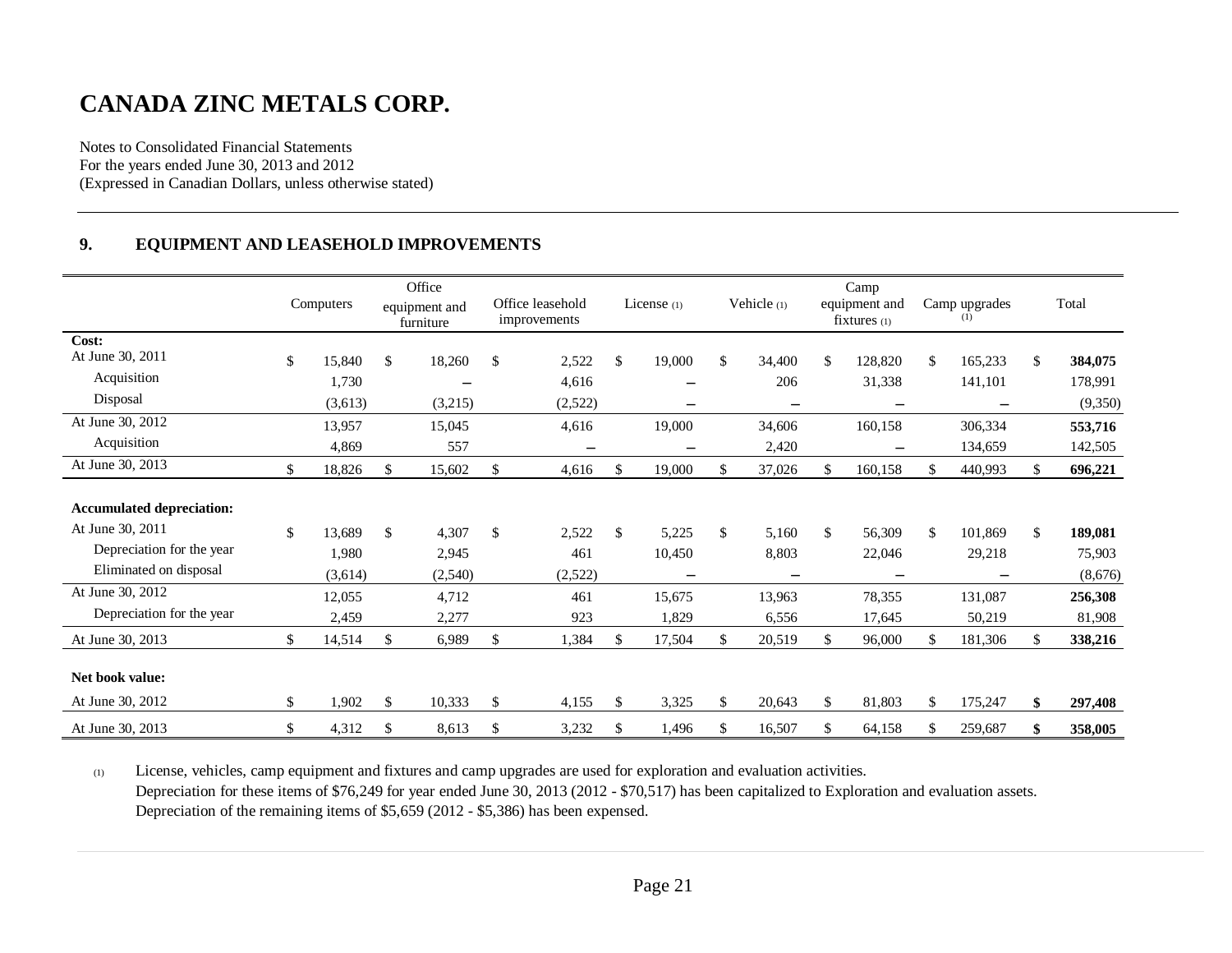Notes to Consolidated Financial Statements For the years ended June 30, 2013 and 2012 (Expressed in Canadian Dollars, unless otherwise stated)

# **10. EXPLORATION AND EVALUATION ASSETS**

Title to exploration and evaluation assets involves certain inherent risks due to the difficulties of determining the validity of certain claims as well as the potential for problems arising from the frequently ambiguous conveyancing history characteristic of many resource claims. The Company has investigated title to all of its exploration and evaluation assets and, to the best of its knowledge, title to all of its claims are in good standing.

#### **Akie Property, British Columbia**

The Akie property is the Company's flagship exploration project and is host to the Cardiac Creek SEDEX Zn-Pb-Ag deposit. The Company owns a 100% interest in the Akie property, which resulted from Company expenditures and the acquisition of Ecstall Mining Corporation.

#### **Kechika Regional project, British Columbia**

The Kechika Regional project, represented by a series of contiguous property blocks including Pie and Mt. Alcock, extends northwest from the Akie property. The Company owns a 100% interest in these properties, which were acquired during fiscal 2007 and 2008, including the acquisition of Ecstall. The interest in the Mt. Alcock property is subject to a 1.0 % net smelter royalty.

The Company applies for the 20% British Columbia Mining Exploration Tax Credit ("METC") and the enhanced tax credit of an additional 10% for Mountain Pine Beetle affected areas, on qualified mining exploration costs incurred.

|                                            | <b>Akie Property</b> | Kechika<br><b>Regional</b> | <b>Total</b>     |    |                     |
|--------------------------------------------|----------------------|----------------------------|------------------|----|---------------------|
| <b>Acquisition Costs:</b>                  |                      |                            |                  |    |                     |
| Balance, June 30, 2011<br><b>Additions</b> | \$<br>24, 175, 329   | \$.                        | 328,780<br>1,563 | -S | 24,504,109<br>1,563 |
| Balance, June 30, 2012<br>Additions        | 24, 175, 329         |                            | 330, 343<br>91   |    | 24,505,672<br>91    |
| <b>Balance, June 30, 2013</b>              | \$<br>24, 175, 329   | \$                         | 330,434          |    | 24,505,763          |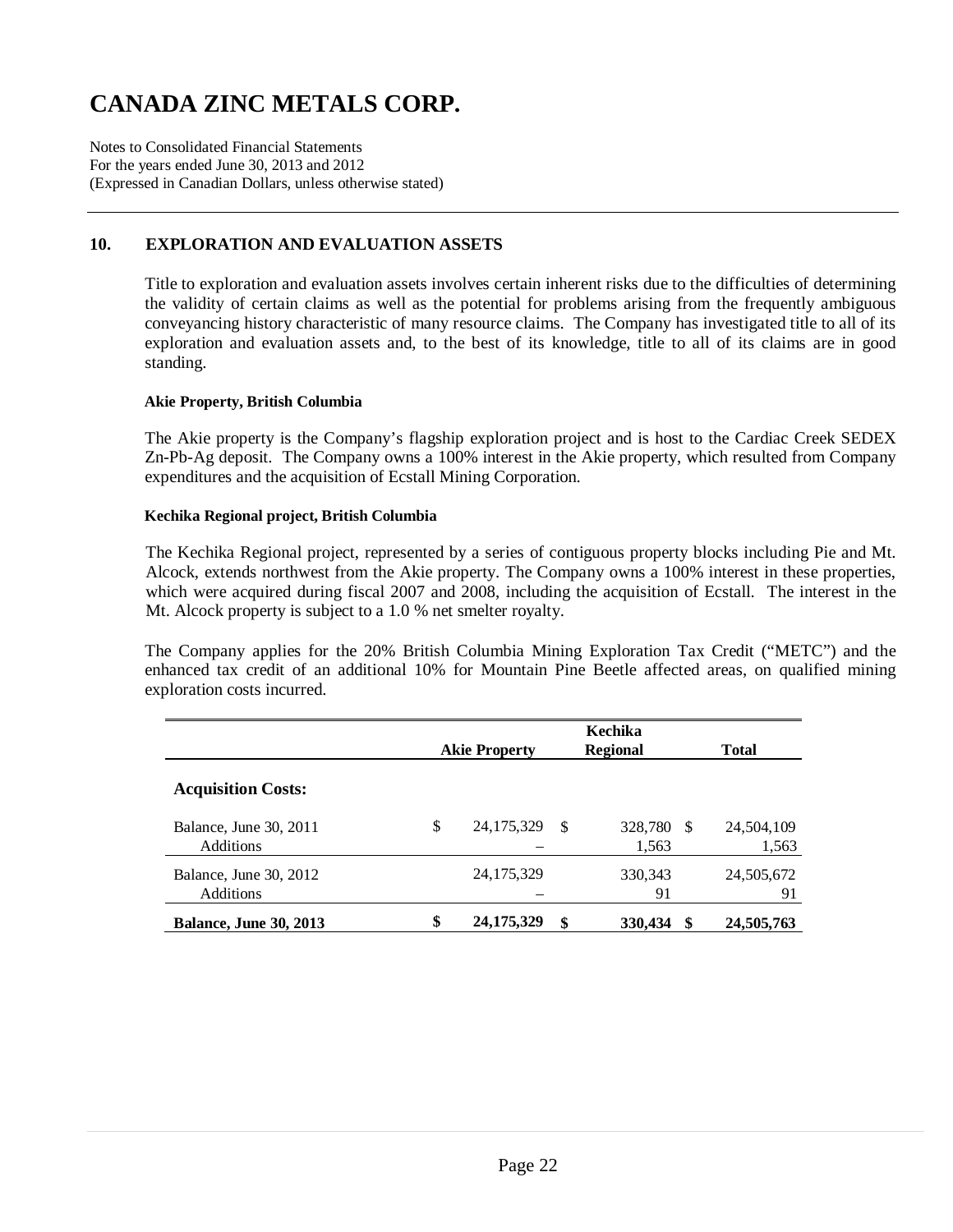Notes to Consolidated Financial Statements For the years ended June 30, 2013 and 2012 (Expressed in Canadian Dollars, unless otherwise stated)

# **10. EXPLORATION AND EVALUATION ASSETS (cont'd)**

|                                       | <b>Akie Property</b> |            | <b>Kechika Regional</b>   |           | <b>Total</b> |            |
|---------------------------------------|----------------------|------------|---------------------------|-----------|--------------|------------|
| Deferred exploration costs:           |                      |            |                           |           |              |            |
| Balance, June 30, 2011                | \$                   | 30,652,160 | $\mathbb{S}$              | 2,539,748 | \$           | 33,191,908 |
| Surface drilling program:             |                      |            |                           |           |              |            |
| Camp equipment, amortization          |                      | 70,517     |                           |           |              | 70,517     |
| Camp operating                        |                      | 78,207     |                           | 59,217    |              | 137,424    |
| Drilling                              |                      | 1,624,839  |                           | 169,309   |              | 1,794,148  |
| Geology                               |                      | 198,476    |                           | 281,013   |              | 479,489    |
| Total surface drilling                |                      | 1,972,039  |                           | 509,539   |              | 2,481,578  |
| Underground development:              |                      |            |                           |           |              |            |
| Engineering                           |                      | 187,777    |                           |           |              | 187,777    |
| Trail construction                    |                      | 1,705,263  |                           |           |              | 1,705,263  |
| Total underground development         |                      | 1,893,040  |                           |           |              | 1,893,040  |
| Geotechnical program                  |                      | 19,550     |                           |           |              | 19,550     |
| Community consultations               |                      | 91,745     |                           |           |              | 91,745     |
| <b>Environmental studies</b>          |                      | 340,589    |                           |           |              | 340,589    |
| Project assessment                    |                      | 32,224     |                           |           |              | 32,224     |
| Metallurgical analysis                |                      | 6,854      |                           |           |              | 6,854      |
| Less:                                 |                      |            |                           |           |              |            |
| <b>METC</b>                           |                      | (919, 250) |                           |           |              | (919, 250) |
| Balance, June 30, 2012                |                      | 34,088,951 |                           | 3,049,287 |              | 37,138,238 |
| Camp equipment, depreciation (Note 9) |                      | 76,249     |                           |           |              | 76,249     |
| Camp operating                        |                      | 131,900    |                           | 133,755   |              | 265,655    |
| Drilling                              |                      | 30,459     |                           |           |              | 30,459     |
| Geology                               |                      | 194,779    |                           | 87,739    |              | 282,518    |
| Geotechnical program                  |                      | 2,244      |                           |           |              | 2,244      |
| Underground development               |                      | 25,580     |                           |           |              | 25,580     |
| Community consultations               |                      | 200,000    |                           |           |              | 200,000    |
| <b>Environmental studies</b>          |                      | 202,364    |                           |           |              | 202,364    |
| Airborne survey                       |                      | 80,109     |                           | 506,216   |              | 586,325    |
| Less:                                 |                      |            |                           |           |              |            |
| <b>METC</b>                           |                      | (270, 018) |                           |           |              | (270, 018) |
| <b>Balance, June 30, 2013</b>         | \$                   | 34,762,617 | \$                        | 3,776,997 | \$           | 38,539,614 |
|                                       |                      |            |                           |           |              |            |
| Total June 30, 2012                   | \$                   | 58,264,280 | $\boldsymbol{\mathsf{S}}$ | 3,379,630 | \$           | 61,643,910 |
| <b>Total June 30, 2013</b>            | \$                   | 58,937,946 | \$                        | 4,107,431 | \$           | 63,045,377 |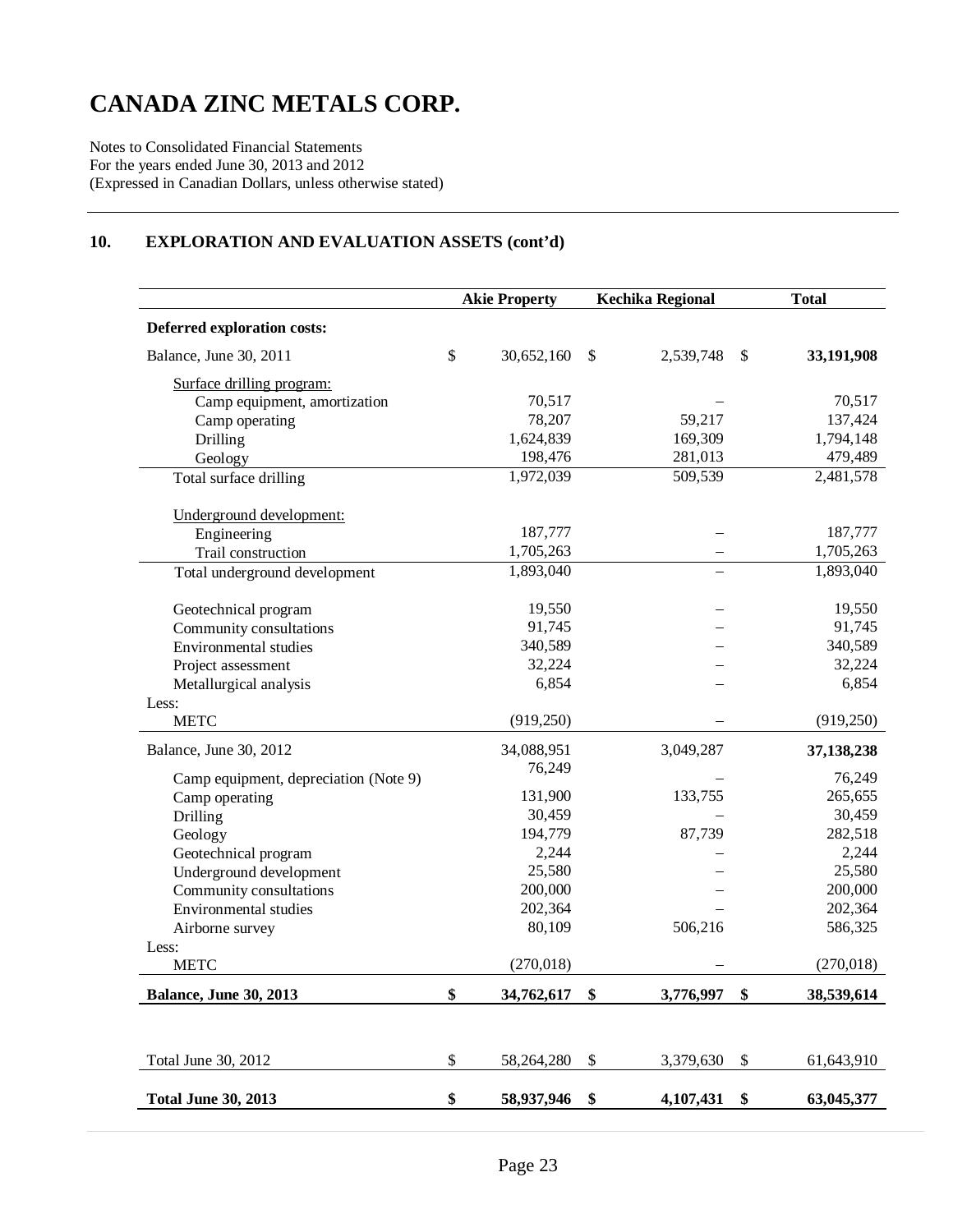Notes to Consolidated Financial Statements For the years ended June 30, 2013 and 2012 (Expressed in Canadian Dollars, unless otherwise stated)

# **11. CAPITAL STOCK AND RESERVES**

#### **(a) Authorized**

Unlimited common shares without par value

#### **(b) Issued and outstanding**

During the year ended June 30, 2013:

- (i) the Company completed a flow-through private placement of 7,500,000 units at a price of \$0.40 per unit for gross proceeds of \$3,000,000. Each unit consists of one flow-through common share and one-half share purchase warrant of the Company. Each whole warrant will entitle the holder to purchase one additional common share at a price of \$0.60 for a period of 18 months from closing. The Company paid a finder's fee of \$120,000 and regulatory filing fees of \$16,350 in connection with the private placement;
- (ii) the Company received TSXV approval for its new Normal Course Issuer Bid ("NCIB") application to purchase at market price up to 6,825,681 common shares, being approximately 5% of the Company's issued and outstanding common shares through the facilities of the TSXV. The bid commenced on August 1, 2012 and will stay open for another 12 months;
- (iii) the Company repurchased under the NCIB 1,048,000 common shares for a total consideration of \$348,198 at a weighted average price of \$0.33 per share;
- (iv) the Company repurchased a total of 1,714,500 common shares under the NCIB, of which 666,500 were repurchased in fiscal 2012. The common shares were cancelled and returned to the Company's treasury. Upon the cancellation, \$1,126,002 was recorded as a reduction to capital stock for the assigned value of the shares, and \$463,659 was allocated to reserves;
- (v) an aggregate of 150,000 share options were exercised at a price of \$0.25 per share and 150,000 common shares were issued for total proceeds of \$37,500. In addition, a reallocation of \$148,123 from reserves to capital stock was recorded on the exercise of these options. This amount constitutes the fair value of options recorded at the original grant date and on subsequent repricing.

During the year ended June 30, 2012:

(vi) the Company received TSXV approval to extend a normal course issuer bid ("NCIB") to purchase at market price up to 6,922,765 common shares, being approximately 5% of the Company's issued and outstanding common shares through the facilities of the TSXV. The new bid commenced on August 1, 2011 and will stay open for 12 months;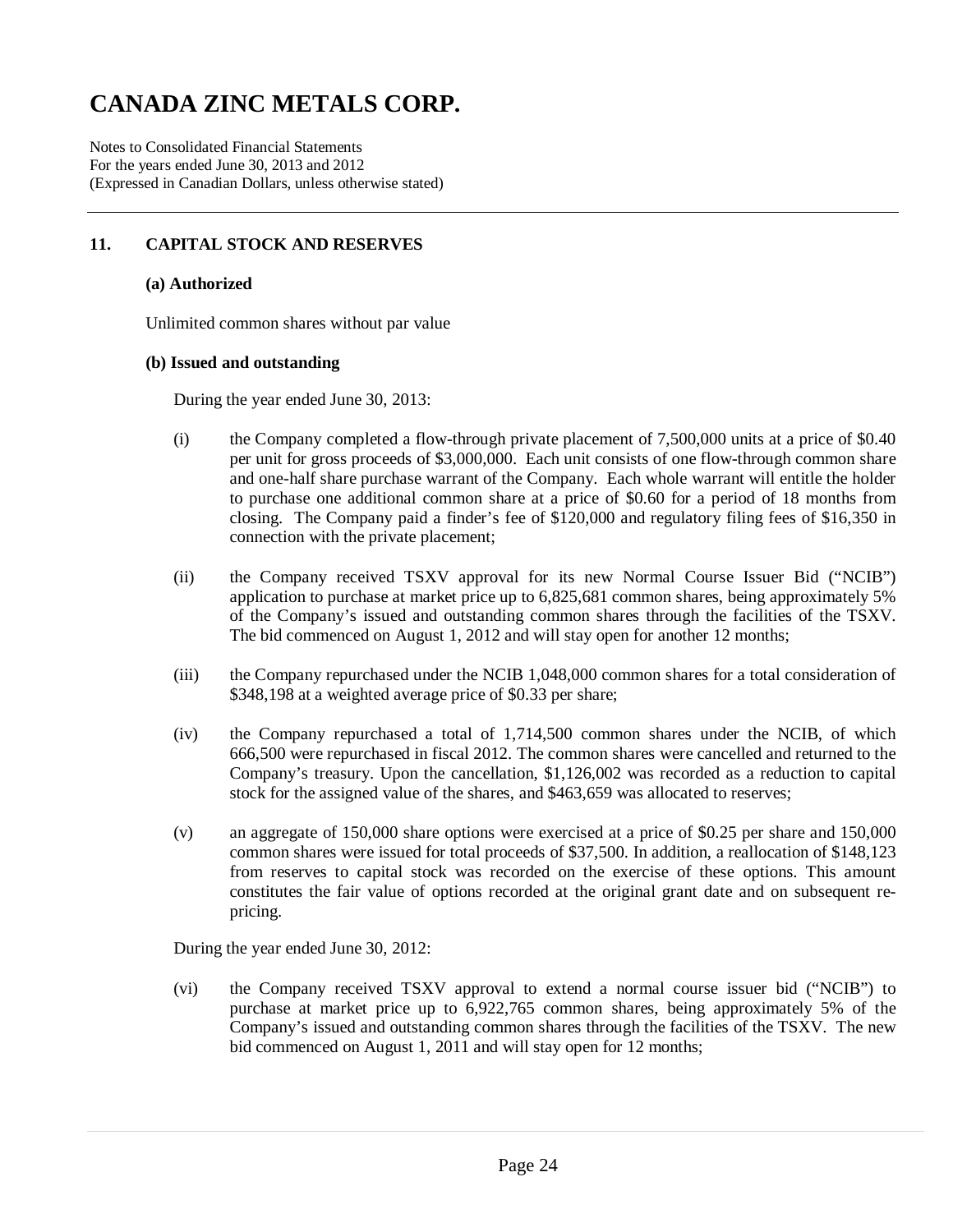Notes to Consolidated Financial Statements For the years ended June 30, 2013 and 2012 (Expressed in Canadian Dollars, unless otherwise stated)

### **11. CAPITAL STOCK AND RESERVES (cont'd)**

#### **(b) Issued and outstanding (cont'd)**

- (vii) the Company repurchased under the NCIB 2,308,000 of its common shares for a total consideration of \$1,087,675 at a weighted average price of \$0.47 per share, of which 666,500 shares were held in the Company's treasury at June 30, 2012 and cancelled subsequent to the year end;
- (viii) 2,201,500 common shares repurchased under the NCIB, of which 560,000 were repurchased in fiscal 2011, were cancelled and returned to the Company's treasury. Upon the cancellation, \$1,495,371 was recorded as a reduction to capital stock for the assigned value of the shares, and \$456,461 was allocated to reserves;
- (ix) an aggregate of 110,000 share options were exercised at a price of \$0.25 per share and 110,000 common shares were issued for total proceeds of \$27,500. In addition, a reallocation of \$145,990 from reserves to capital stock was recorded on the exercise of these options. This amount constitutes the fair value of options recorded at the original grant date and on subsequent repricing.

#### **(c) Share options**

The Company has adopted a 20% fixed share option plan whereby the Company has reserved 20,557,283 common shares under the plan. The term of any options granted under the plan is fixed by the Board of Directors and may not exceed ten years from date of grant.

The number of options granted to a consultant in a 12 month period must not exceed 2% of the issued shares of the Issuer from the date of grant. Options issued to consultants performing investor relations activities must vest in stages over 12 months with no more than 1/4 of the options vesting in any three month period. Share options granted to directors, officers and employees of the Company vest immediately.

|                            | Options<br>Outstanding | Weighted Average<br><b>Exercise Price</b> |
|----------------------------|------------------------|-------------------------------------------|
| Balance, June 30, 2011     | 8,240,500              | \$ 0.51                                   |
| Exercised                  | (110,000)              | 0.25<br>$\mathbb{S}$                      |
| Expired                    | (355,500)              | \$<br>0.69                                |
| Balance, June 30, 2012     | 7,775,000              | 0.50<br>S.                                |
| Exercised                  | (150,000)              | 0.25                                      |
| Expired                    | (445,000)              | \$<br>0.81                                |
| Forfeited                  | (32,500)               | \$.<br>0.53                               |
| Outstanding, June 30, 2013 | 7,147,500              | 0.49                                      |

Share option transactions and the number of share options outstanding are summarized as follows: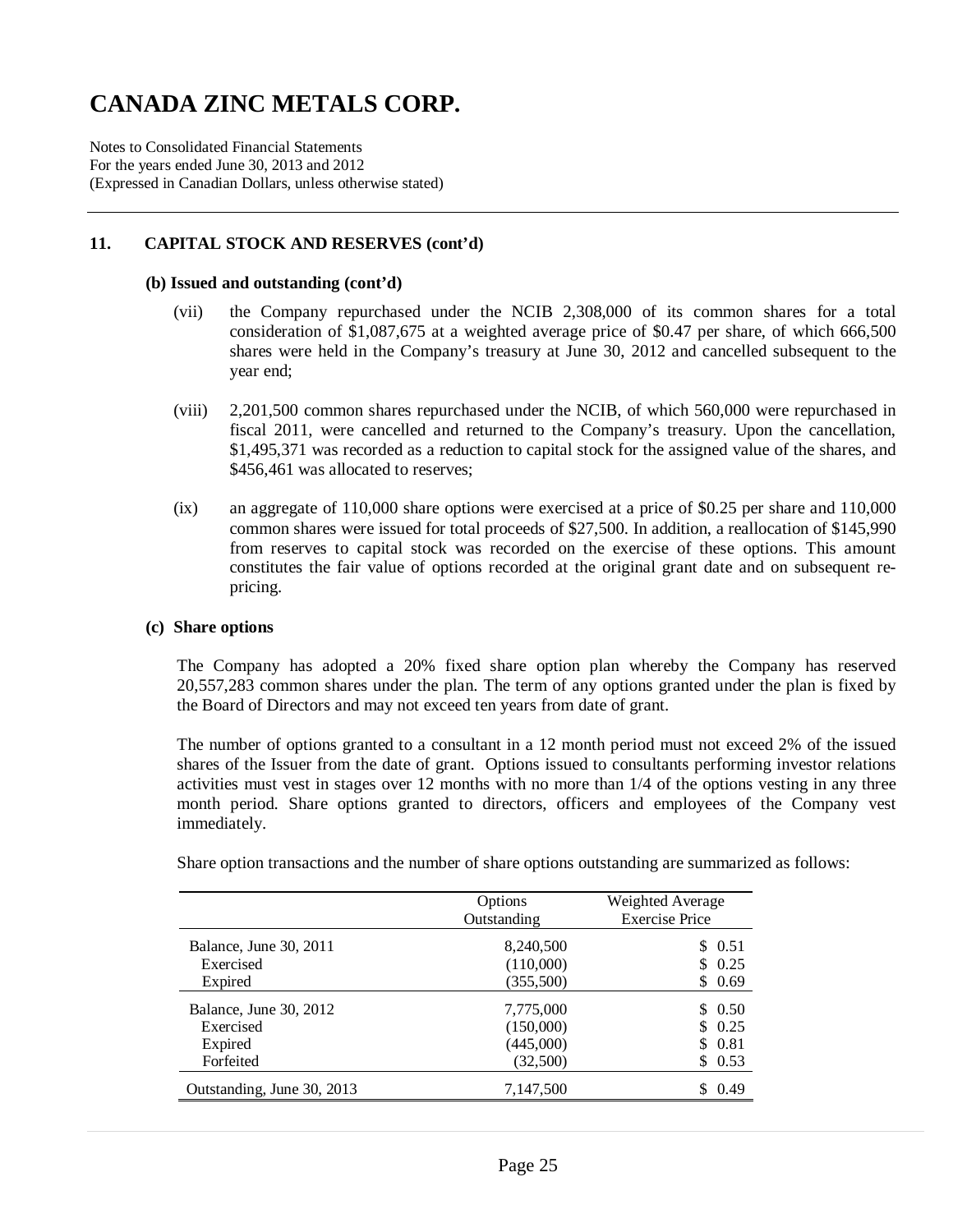Notes to Consolidated Financial Statements For the years ended June 30, 2013 and 2012 (Expressed in Canadian Dollars, unless otherwise stated)

# **11. CAPITAL STOCK AND RESERVES (cont'd)**

#### **(c) Share options (cont'd)**

Share options outstanding and exercisable at June 30, 2013 are summarized as follows:

|                   |                                             |                    | Number of Options |
|-------------------|---------------------------------------------|--------------------|-------------------|
| Number of Options | <b>Exercise Price</b><br><b>Expiry Date</b> |                    | Exercisable       |
|                   |                                             |                    |                   |
| 130,000           | \$0.70                                      | November 14, 2016  | 130,000           |
| 295,000           | \$1.05                                      | February 11, 2018  | 295,000           |
| 300,000           | \$0.25                                      | February 11, 2018  | 300,000           |
| $**175,000$       | \$0.25                                      | October 21, 2013   | 175,000           |
| 890,000           | \$0.25                                      | October 31, 2018   | 890,000           |
| 700,000           | \$0.40                                      | September 22, 2014 | 700,000           |
| 360,000           | \$0.40                                      | October 9, 2019    | 360,000           |
| 795,000           | \$0.41                                      | October 13, 2016   | 795,000           |
| 1,205,000         | \$0.63                                      | January 15, 2020   | 1,205,000         |
| 300,000           | \$0.50                                      | May 10, 2015       | 300,000           |
| 417,500           | \$0.53                                      | November 8, 2020   | 417,500           |
| 1,430,000         | \$0.55                                      | November 24, 2020  | 1,130,000         |
| 150,000           | \$0.60                                      | January 7, 2015    | 150,000           |
| 7,147,500         |                                             |                    | 6.847.500         |

\*\* 50,000 of these share options were exercised, and 125,000 share options expired unexercised on October 21, 2013.

During the year ended June 30, 2013, the Company recorded share-based compensation expense of \$15,968 (2012 – \$138,376) for share options granted in prior years and vested during the year. No share options were granted during the years ended June 30, 2013 and 2012.

Options granted with vesting terms conditional to achievement of certain exploration milestones are recalculated each period to adjust for the changes in the estimates which are accounted for prospectively, if any. The share-based compensation expense for the year ended June 30, 2013 reflects a change in estimated lengh of the vesting periods for performance-based options.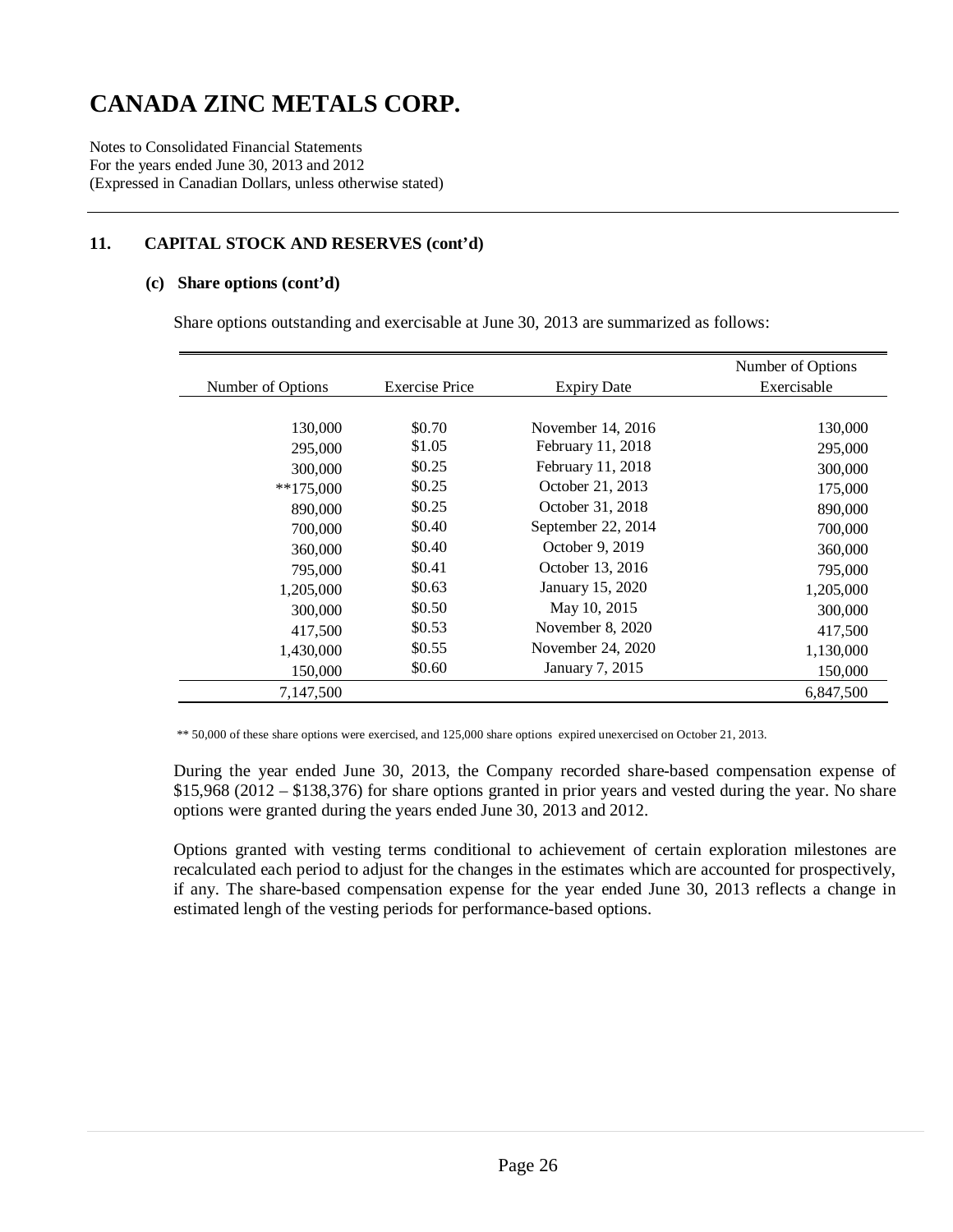Notes to Consolidated Financial Statements For the years ended June 30, 2013 and 2012 (Expressed in Canadian Dollars, unless otherwise stated)

# **11. CAPITAL STOCK AND RESERVES (cont'd)**

#### **(d) Warrants**

Share purchase warrants transactions and warrants outstanding are summarized as follows:

|                        | <b>Warrants</b><br>Outstanding | <b>Weighted Average</b><br><b>Exercise Price</b> |
|------------------------|--------------------------------|--------------------------------------------------|
| Balance, June 30, 2011 | 20,615,612                     | \$0.72                                           |
| Expired                | (2,500,000)                    | 0.80                                             |
| Balance, June 30, 2012 | 18,115,612                     | 0.80                                             |
| Issued (Note $11$ (b)) | 3,750,000                      | 0.60                                             |
| Expired                | (18, 115, 612)                 | 0.80                                             |
| Balance, June 30, 2013 | 3,750,000                      | \$0.60                                           |

The following table summarizes the warrants outstanding at June 30, 2013:

| Number of Warrants | <b>Exercise Price</b> | <b>Expiry Date</b> |
|--------------------|-----------------------|--------------------|
| 3,750,000          | \$0.60                | May 30, 2014       |
| 3,750,000          |                       |                    |
|                    |                       |                    |

### **(e) Reserves**

|                           | Options and<br>agent warrants |     | Finance<br>warrants |    | Treasury shares |    | Total      |
|---------------------------|-------------------------------|-----|---------------------|----|-----------------|----|------------|
| Balance, June 30, 2011    | \$<br>8,781,518               | \$. | 1,993,026           | -S | 376,356 \$      |    | 11,150,900 |
| Exercise of options       | (145,990)                     |     |                     |    |                 |    | (145,990)  |
| Normal course issuer bid  |                               |     |                     |    | 342,229         |    | 342,229    |
| Treasury shares cancelled |                               |     |                     |    | 114,232         |    | 114,232    |
| Share-based compensation  | 138,376                       |     |                     |    |                 |    | 138,376    |
| Balance, June 30, 2012    | 8,773,904                     |     | 1,993,026           |    | 832,817         |    | 11,599,747 |
| Exercise of options       | (148, 123)                    |     |                     |    |                 |    | (148, 123) |
| Treasury shares cancelled |                               |     |                     |    | 463,659         |    | 463,659    |
| Share-based compensation  | 15,968                        |     |                     |    |                 |    | 15,968     |
| Balance, June 30, 2013    | \$<br>8,641,749               | \$. | 1,993,026           | \$ | 1,296,476       | \$ | 11,931,251 |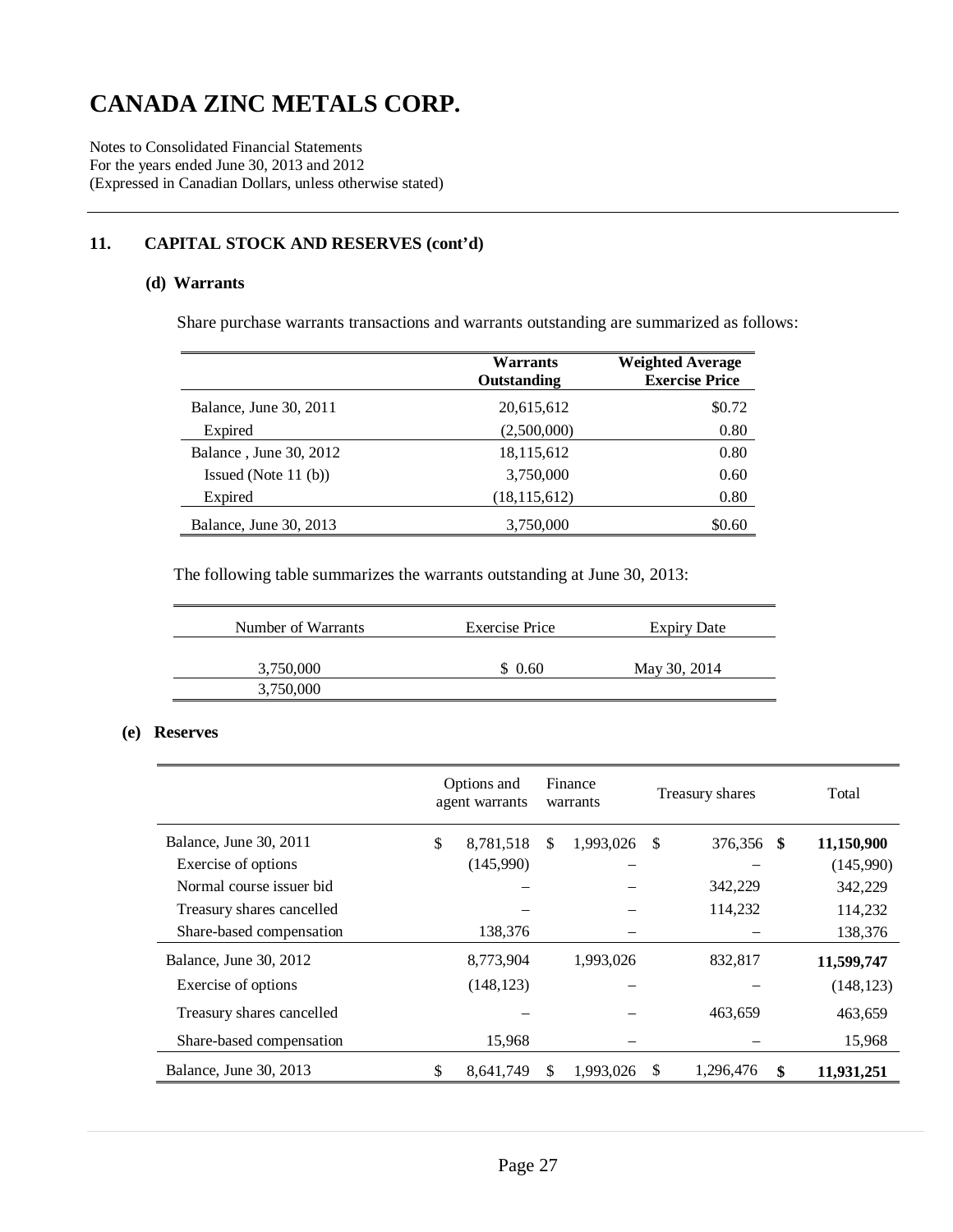Notes to Consolidated Financial Statements For the years ended June 30, 2013 and 2012 (Expressed in Canadian Dollars, unless otherwise stated)

# **12. INCOME TAXES**

A reconciliation of current income taxes at statutory rates with the reported taxes is as follows:

|                                                                         |    | 2013           |    | 2012        |
|-------------------------------------------------------------------------|----|----------------|----|-------------|
| Net loss before income taxes                                            | S  | (1,627,873)    | -S | (1,664,961) |
| Combined Canadian federal and provincial statutory rate                 |    | 25.25%         |    | 25.75%      |
| Expected income tax recovery at statutory tax rates                     | \$ | $(411,000)$ \$ |    | (429,000)   |
| Non-deductible expenditures and non-taxable revenues                    |    | 19.000         |    | 24,000      |
| Impact of future income tax rates applied versus current statutory rate |    | 6.000          |    | 10,000      |
| Impact of flow through shares                                           |    | 76,000         |    | 378,000     |
| Share issue costs                                                       |    | (34,000)       |    |             |
| Change in unrecognized deductible temporary differences                 |    | 578,000        |    | (57,000)    |
| Total deferred tax expense (recovery)                                   |    | 234,000        |    | (74,000)    |

The significant components of the Company's deferred tax assets and liabilities are as follows:

| Deferred Tax Assets (Liabilities)   |    | 2013        |   | 2012        |
|-------------------------------------|----|-------------|---|-------------|
|                                     |    |             |   |             |
| Exploration and evaluation assets   | \$ | (5,862,000) | S | (4,579,000) |
| Share issue costs                   |    | 64,000      |   | 77,000      |
| Allowable Capital losses            |    | 3,000       |   |             |
| Non-Capital losses                  |    | 3,473,000   |   | 2,964,000   |
| Capital assets                      |    | 117,000     |   | 72,000      |
| Marketable securities               |    | 78,000      |   |             |
| Investment tax credits              |    | 366,000     |   |             |
| Total deferred income tax liability | ╓  | (1,761,000) |   | (1,466,000) |

 Significant components of deductible and taxable temporary differences, unused tax losses and unused tax credits that have not been included on the statement of financial position are as follows: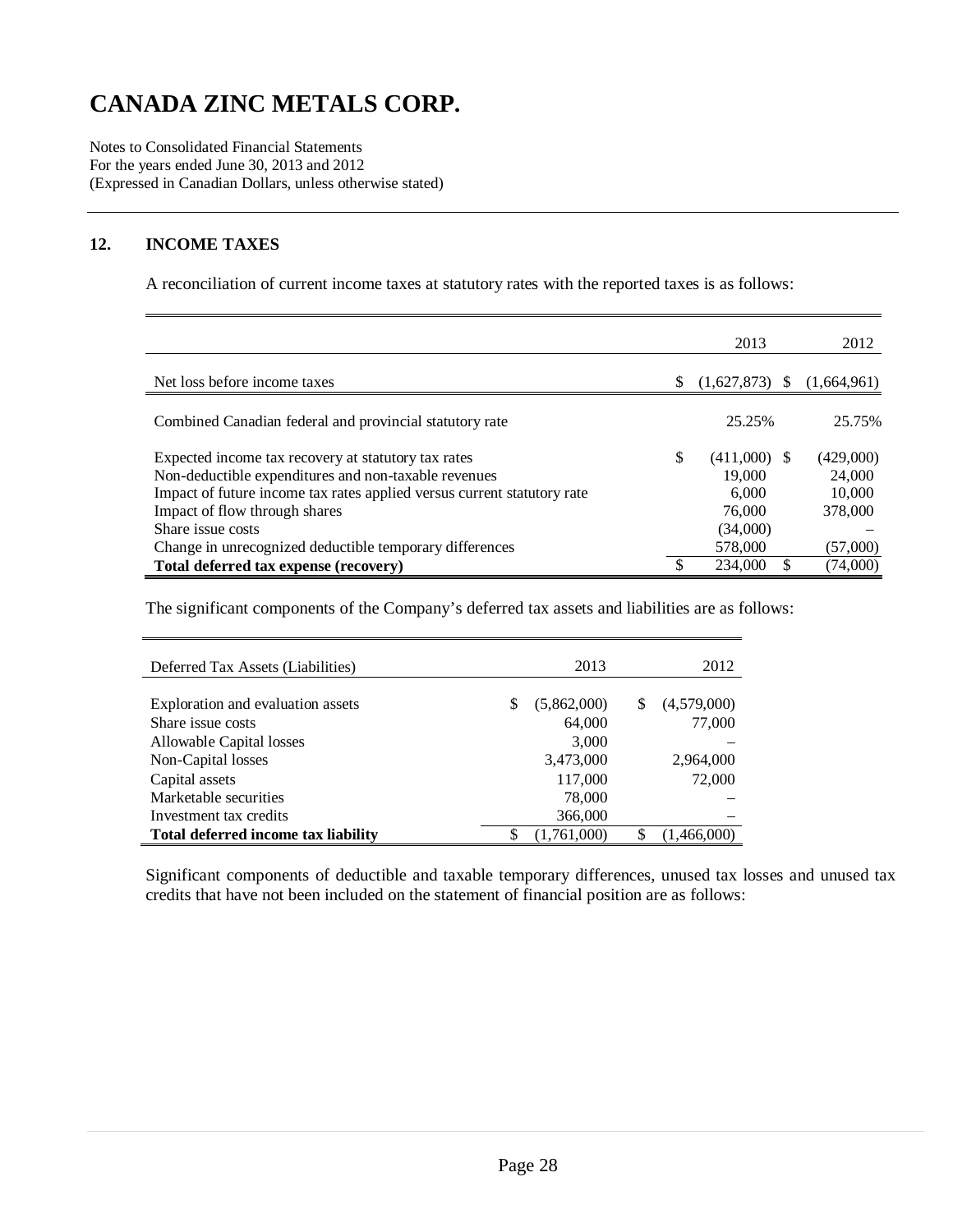Notes to Consolidated Financial Statements For the years ended June 30, 2013 and 2012 (Expressed in Canadian Dollars, unless otherwise stated)

### **12. INCOME TAXES (cont'd)**

|                    | 2013      | Expiry dates | 2012      | Expiry dates |
|--------------------|-----------|--------------|-----------|--------------|
| Non-Capital losses | 2,599,000 | 2014 to 2033 | 2,607,000 | 2014 to 2032 |
| Capital assets     | 32,000    | No expiry    | 32,000    | No expiry    |

During the year ended June 30, 2013, the Company issued 7,500,000 flow-through common shares for gross proceeds of \$3,000,000 (2012 - \$Nil). The flow-through agreements require the Company to renounce certain deductions for Canadian exploration expenditures incurred on the Company's resource properties. The Company renounced the full subscription amounts to the flow-through shareholders under the "lookback rule" for the 2012 calendar year, and is required to spend the amounts on eligible exploration expenditures by the end of the 2013 calendar year. As a result of the "look-back" renunciation, the Company accrued \$58,718 (2012 - \$Nil) in flow-through Part XII.6 tax.

### **13. SUPPLEMENTAL DISCLOSURE WITH RESPECT TO CASH FLOWS**

|                                          | 2013 |       |  |
|------------------------------------------|------|-------|--|
| Cash paid during the year for interest   | $-$  | 1.107 |  |
| Cash paid during the year for income tax |      | -     |  |

Significant non-cash transactions for the year ended June 30, 2013 included:

- Ÿ exploration and evaluation expenditures of \$208,793(2012 \$141,088) in accounts payable;
- $\ddot{Y}$  exploration and evaluation expenditures of \$6,659 (2012 \$Nil) in due to related parties;
- Ÿ reduction in exploration and evaluation expenditures of \$270,018 (2012 \$556,085) in METC recoverable;
- Ÿ depreciation of camp equipment and upgrades of \$76,249 (2012 \$70,517) included in exploration and evaluation assets;
- Ÿ an allocation of \$148,123 (2012 \$145,990) from reserves to capital stock upon the exercise of stock options; and
- $\ddot{Y}$  unrealized loss of \$463,847 (2012 a gain of \$278,322) on marketable securities due to changes in fair values, which was allocated to accumulated other comprehensive loss.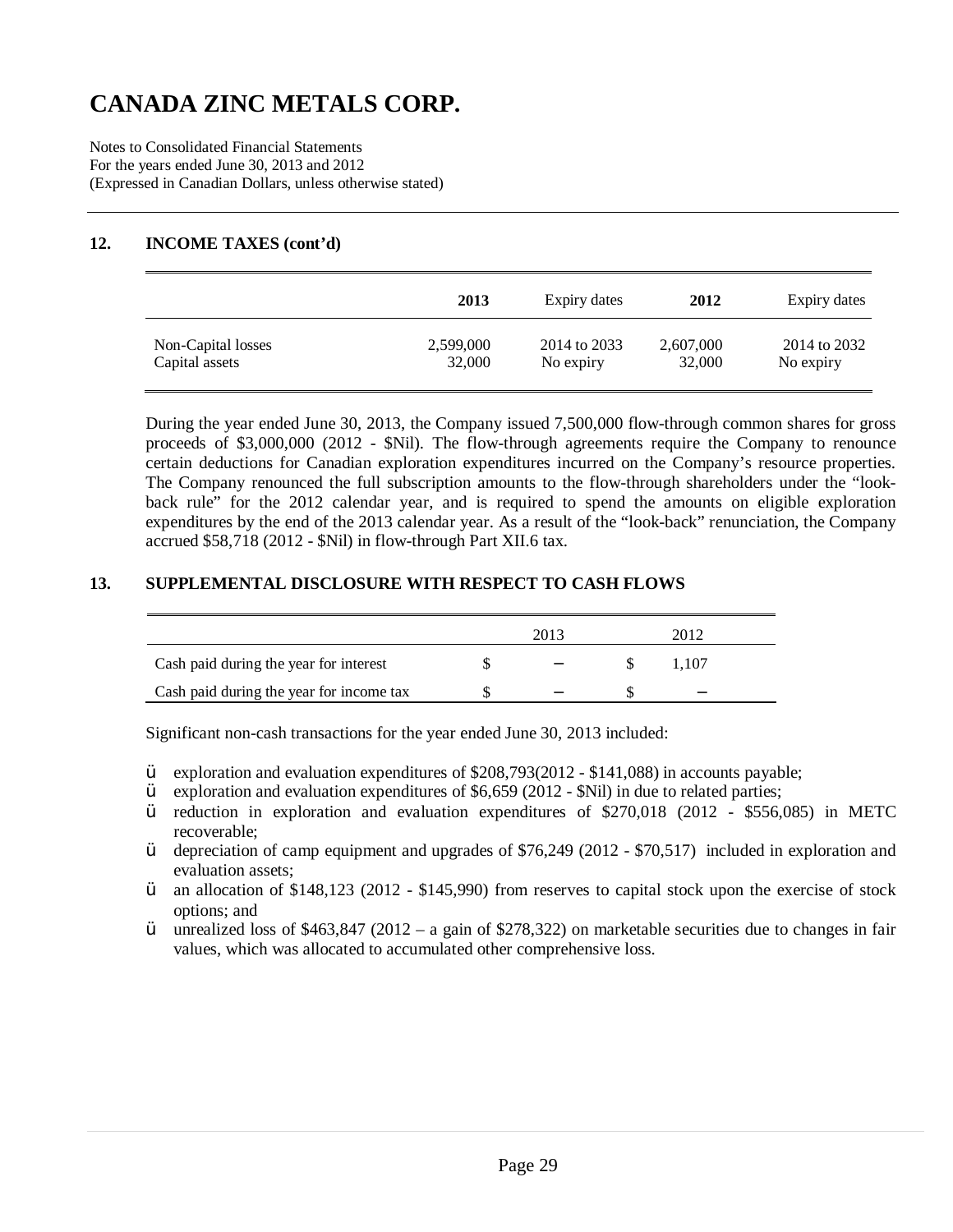Notes to Consolidated Financial Statements For the years ended June 30, 2013 and 2012 (Expressed in Canadian Dollars, unless otherwise stated)

#### **14. RELATED PARTIES TRANSACTIONS**

The remuneration of directors and other key management personnel during the years ended June 30, 2013 and 2012 were as follows:

|                                         | 2013         | 2012        |
|-----------------------------------------|--------------|-------------|
| Bonuses (ii)                            | \$<br>63,000 | \$<br>2,500 |
| Consulting fees (iii)                   | 15,000       | 15,000      |
| Directors fees (iv)                     | 50,000       | 50,000      |
| Exploration and evaluation expenditures |              |             |
| (geological consulting) (v)             | 140,016      | 138,348     |
| Management and administration (i)       | 354,000      | 354,000     |
| Share-based payments (vi)               | 12,603       | 93,941      |
| Total                                   | 634.619      | 653,789     |

<sup>(</sup>i) On May 1, 2007, the Company entered into a management and administrative agreement with Varshney Capital Corp. ("VCC"), a company with two common directors, whereby the Company agreed to pay management and administrative fees of \$12,500 and \$5,000 per month, respectively. Effective July 1, 2011, the agreement was amended to increase the monthly management fee to \$24,500.

During the year ended June 30, 2013, the Company paid or accrued  $$294,000 (2012 - $294,000)$  for management fees and \$60,000 (2012 – \$60,000) for administrative fees to VCC.

- (ii) the Company paid bonuses totaling \$63,000 (2012 \$2,500) to companies controlled by directors and officers of the Company.
- (iii) the Company paid or accrued \$15,000 (2012 \$15,000) for consulting fees to a company controlled by a director;
- (iv) the Company paid or accrued \$50,000 (2012 \$50,000) in directors fees to five directors of the Company;
- (v) the Company paid or accrued exploration and evaluation costs of \$140,016 (2012 \$138,348) to a company owned by an officer of the Company.
- (vi) Share-based payments are the fair value of options that have been granted to directors and executive officers and the related compensation expense recognized over the vesting periods.

As at June 30, 2013, \$18,310 (2012 - \$6,815) was due to directors and officers of the Company for consulting fees and reimbursement of business expenses. The amounts were repaid subsequent to June 30, 2013.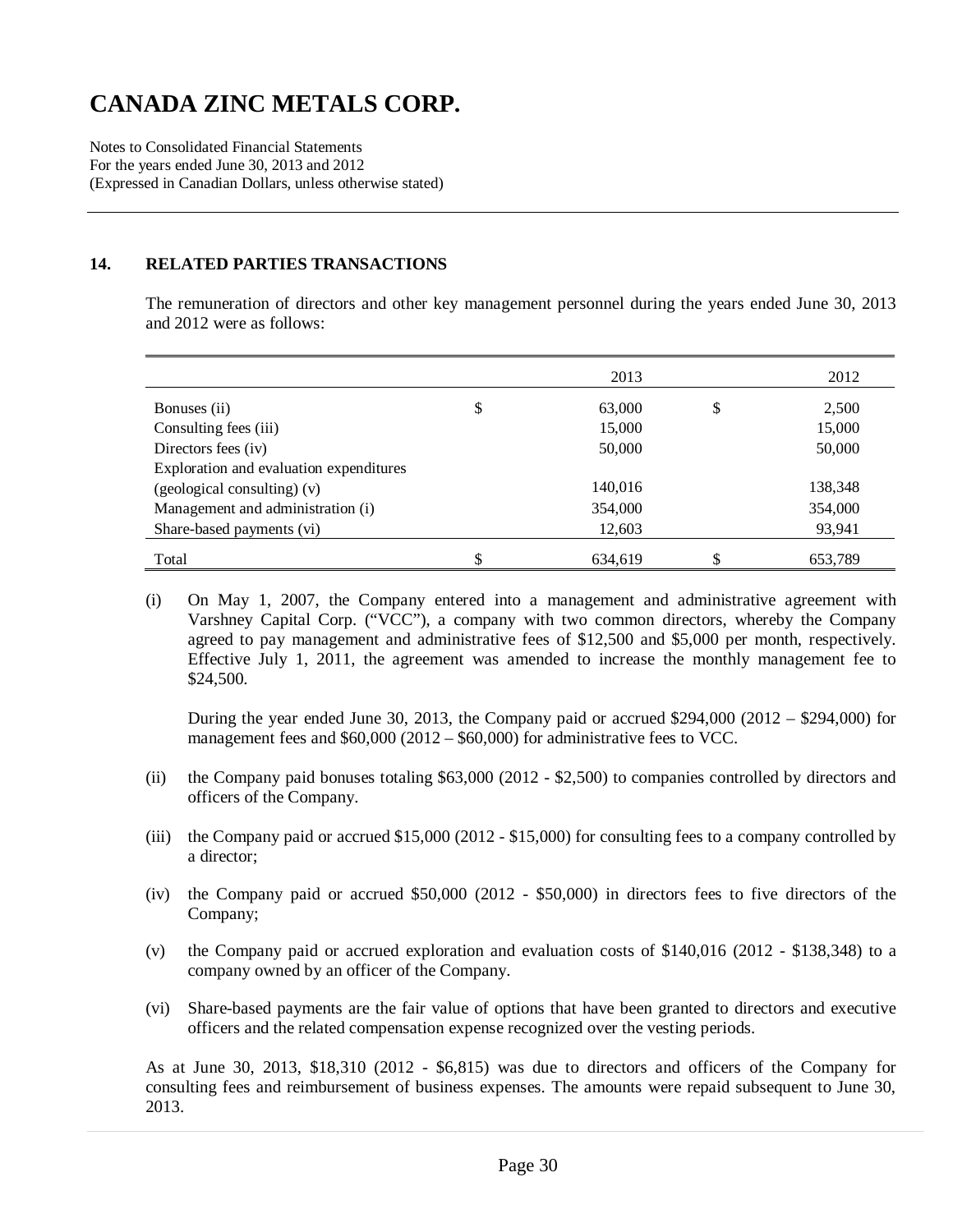Notes to Consolidated Financial Statements For the years ended June 30, 2013 and 2012 (Expressed in Canadian Dollars, unless otherwise stated)

# **15. CAPITAL MANAGEMENT**

The Company manages its capital structure and makes adjustments based on the funds available in order to support continued operation and future business opportunities. The Board of Directors does not establish quantitative return on capital criteria for management, but rather relies on the expertise of the Company's management to sustain future development of the business. The Company considers its capital to be equity.

The Company's operations are currently not generating positive cash flow; as such, the Company is dependent on external financing to fund its activities. In order to carry out potential expansion and to continue operations, and pay for administrative costs, the Company will spend its existing working capital, and raise additional amounts as needed. Companies in this stage typically rely upon equity and debt financing or joint venture partnerships to fund their operations. The current financial markets are very difficult and there is no certainty with respect to the Company's ability to raise capital. However, the Company feels that it has sufficient working capital to continue with planned activities.

Management reviews its capital management approach on an ongoing basis and believes that this approach, given the relative size of the Company, is reasonable.

There were no changes in the Company's approach to capital management during the year ended June 30, 2013. The Company is not subject to externally imposed capital requirements.

### **16. FINANCIAL INSTRUMENTS AND RISK MANAGEMENT**

Fair value estimates of financial instruments are made at a specific point in time, based on relevant information about financial markets and specific financial instruments. As these estimates are subjective in nature, involving uncertainties and matters of significant judgment, they cannot be determined with precision. Changes in assumptions can significantly affect estimated fair values.

Cash and cash equivalents, and marketable securities are carried at fair value using a level 1 fair value measurement. The carrying value of receivables, METC recoverable, trade payables and accrued liabilities and due to related parties approximate their fair value because of the short-term nature of these instruments.

### *Credit Risk*

Credit risk is the risk that one party to a financial instrument will fail to discharge an obligation and cause the other party to incur a financial loss. The Company's primary exposure to credit risk is on its bank deposits of \$13,028,707. As all bank accounts are held with a major bank in Canada, there is a concentration of credit risk with one bank in Canada. This risk is managed by using a major bank that is a high credit quality financial institution as determined by rating agencies.

The Company's secondary exposure to credit risk is on its receivables. This risk is minimal as receivables consist primarily of refundable government sales taxes, exploration tax credits and interest accrued on GIC investments.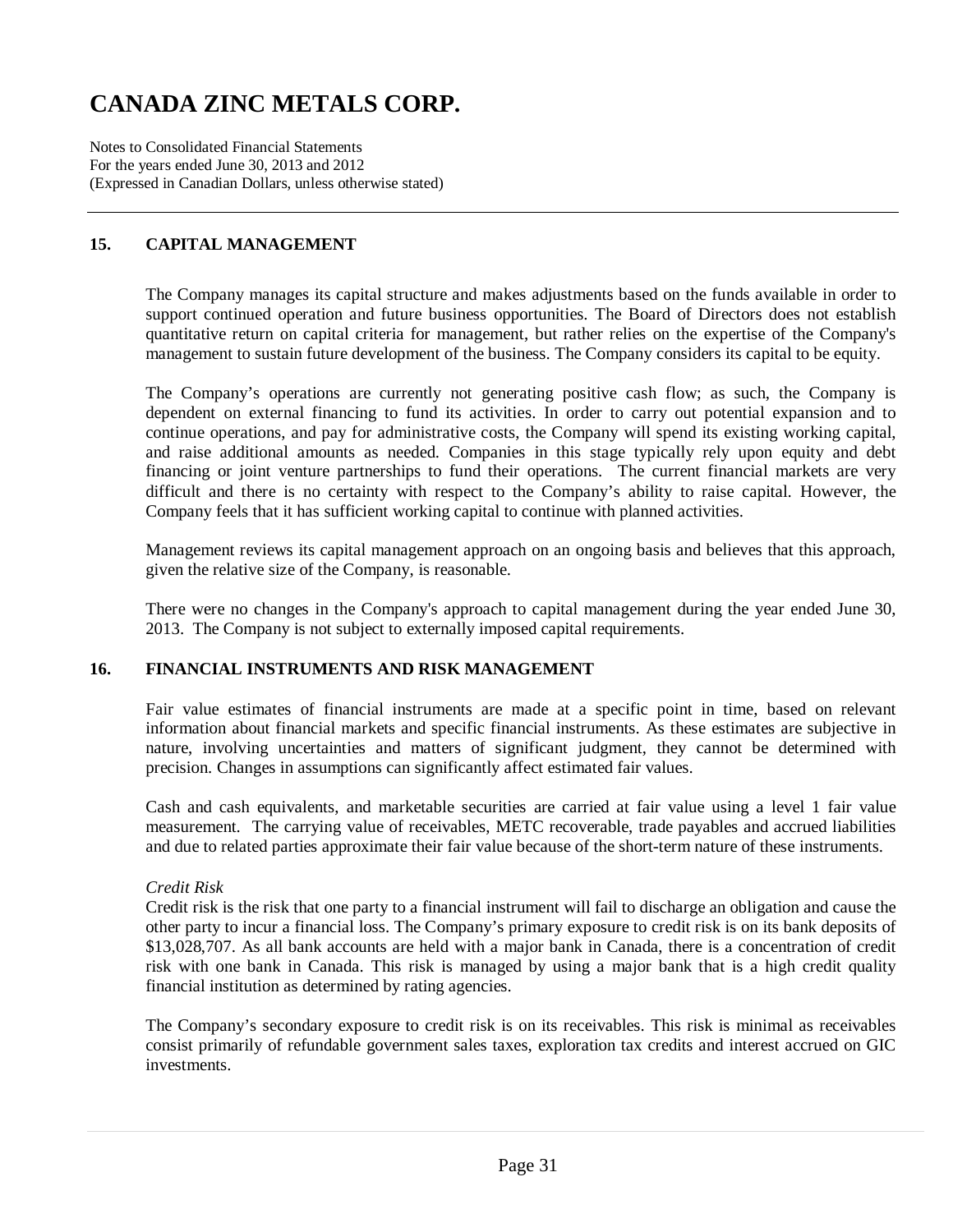Notes to Consolidated Financial Statements For the years ended June 30, 2013 and 2012 (Expressed in Canadian Dollars, unless otherwise stated)

### **17. FINANCIAL INSTRUMENTS AND RISK MANAGEMENT (cont'd)**

#### *Liquidity Risk*

Liquidity risk arises through the excess of financial obligations over available financial assets due at any point in time. The Company's objective in managing liquidity risk is to maintain sufficient readily available reserves in order to meet its liquidity requirements at any point in time. The Company achieves this by maintaining sufficient cash and cash equivalents. As at June 30, 2013, the Company was holding cash deposits of \$13,028,707 to settle current cash liabilities of \$361,128. Management believes it has sufficient funds to meet its current obligations as they become due and to fund its exploration projects and administrative costs.

#### *Market risk*

Market risk is the risk of loss that may arise from changes in market factors such as interest rates, foreign exchange rates, and commodity and equity prices. These fluctuations may be significant and the Company, as all other companies in its industry, has exposure to these risks.

#### *a. Interest Rate Risk*

The Company is exposed to interest rate risk as its bank treasury account earns interest income at variable rate of prime less 1.5%.

#### *b. Currency Risk*

The Company operates in Canada and is therefore not exposed to significant foreign exchange risk arising from transactions denominated in a foreign currency.

#### *c. Price risk*

The Company is exposed to price risk with respect to commodity and equity prices. Equity price risk is defined as the potential adverse impact on the Company's earnings due to movements in individual equity prices or general movements in the level of the stock market. Commodity price risk is defined as the potential adverse impact on earnings and economic value due to commodity price movements and volatilities. The Company closely monitors certain commodity prices, individual equity movements, and the stock market to determine the appropriate course of action to be taken by the Company.

The Company also maintains investments in certain marketable securities. There can be no assurance that the Company can exit these positions if required, resulting in proceeds approximating the carrying value of these securities.

### **17. SEGMENTED INFORMATION**

The Company has one reportable operating segment, being the acquisition and exploration of resource properties in Canada. All of the Company's assets are located in Canada.